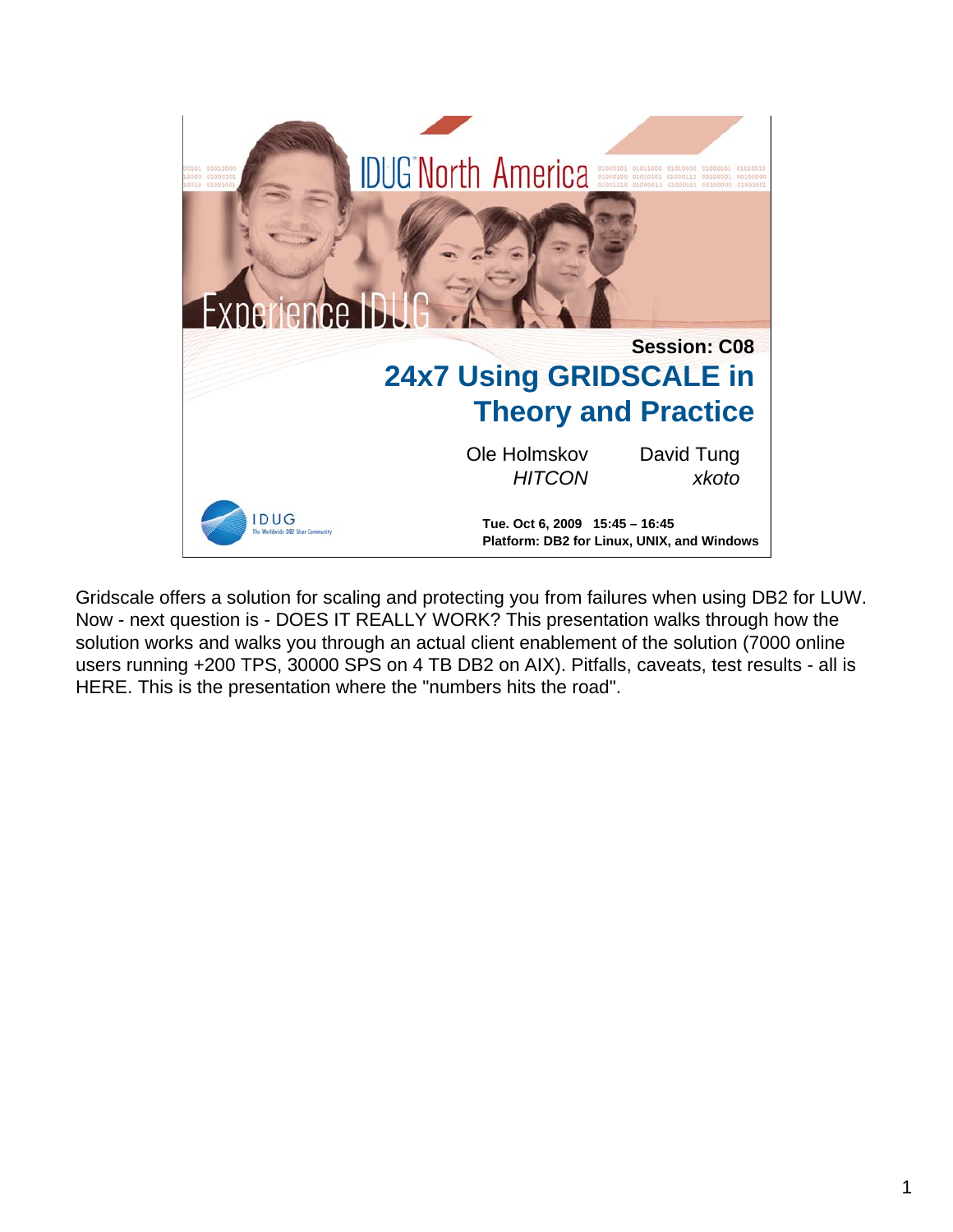

**Objective1:**Gridscale walkthrough **Objective2:**Client setup and objectives **Objective3:**Testing scalability and failover **Objective4:**Deployment **Objective5:**Performance measurements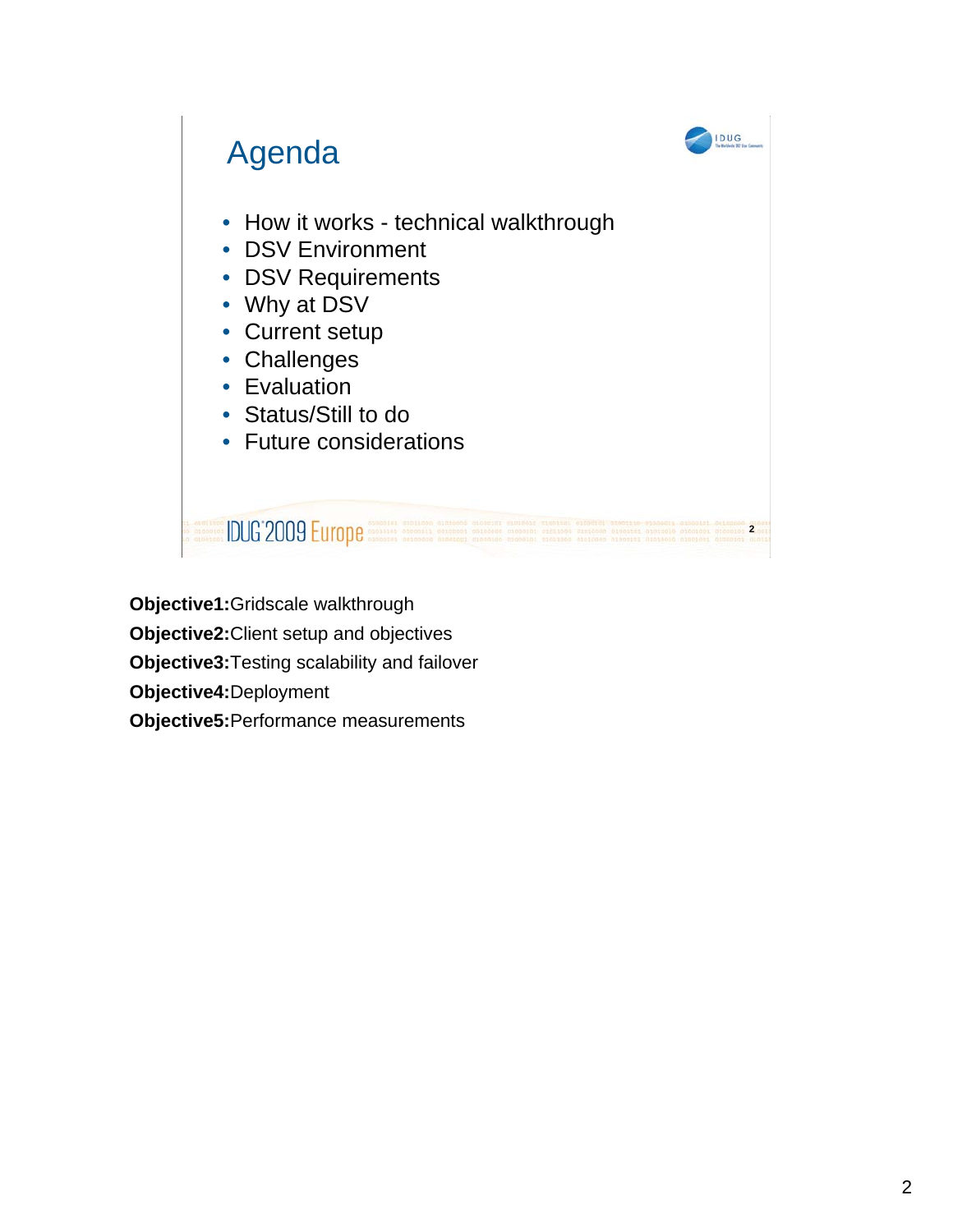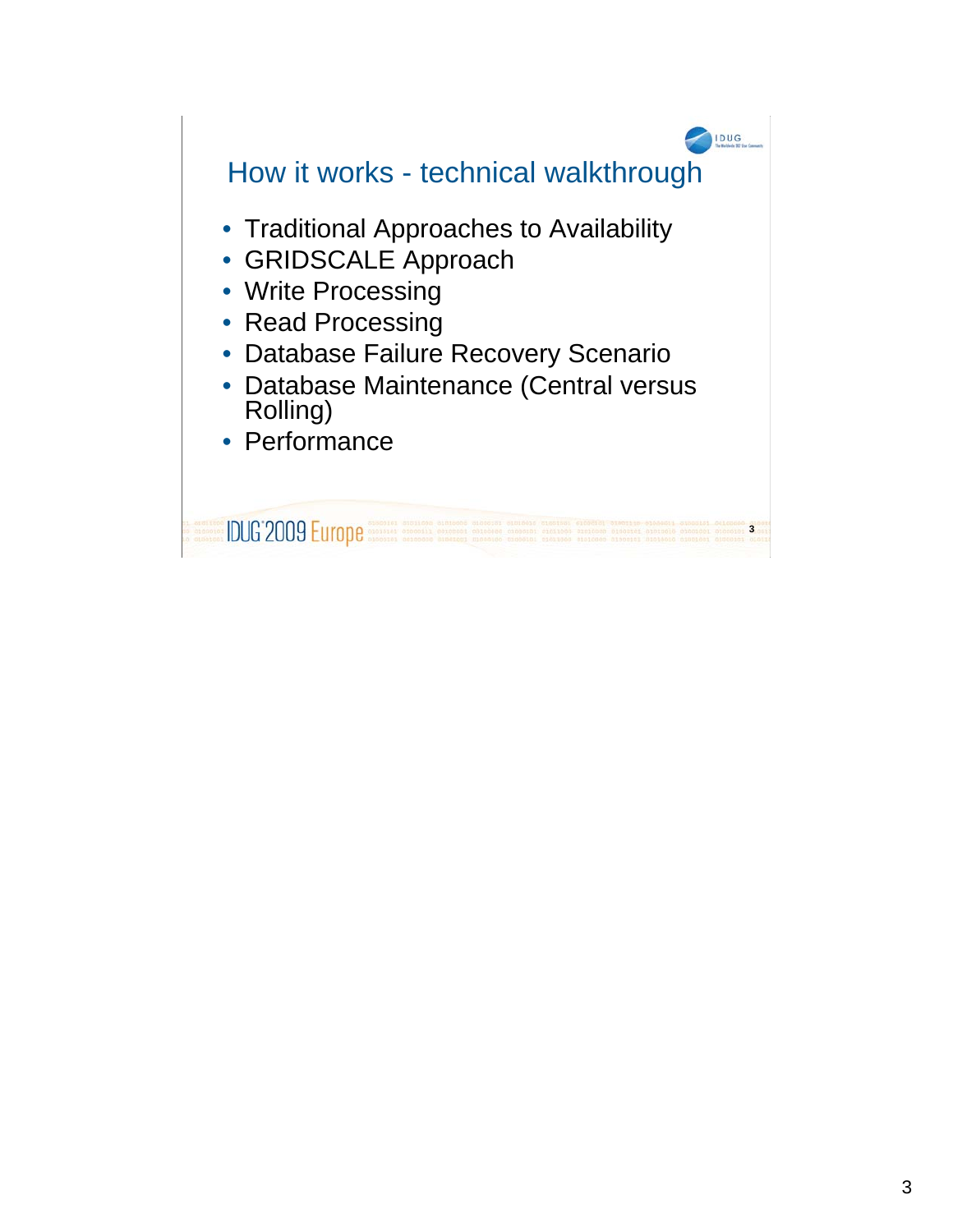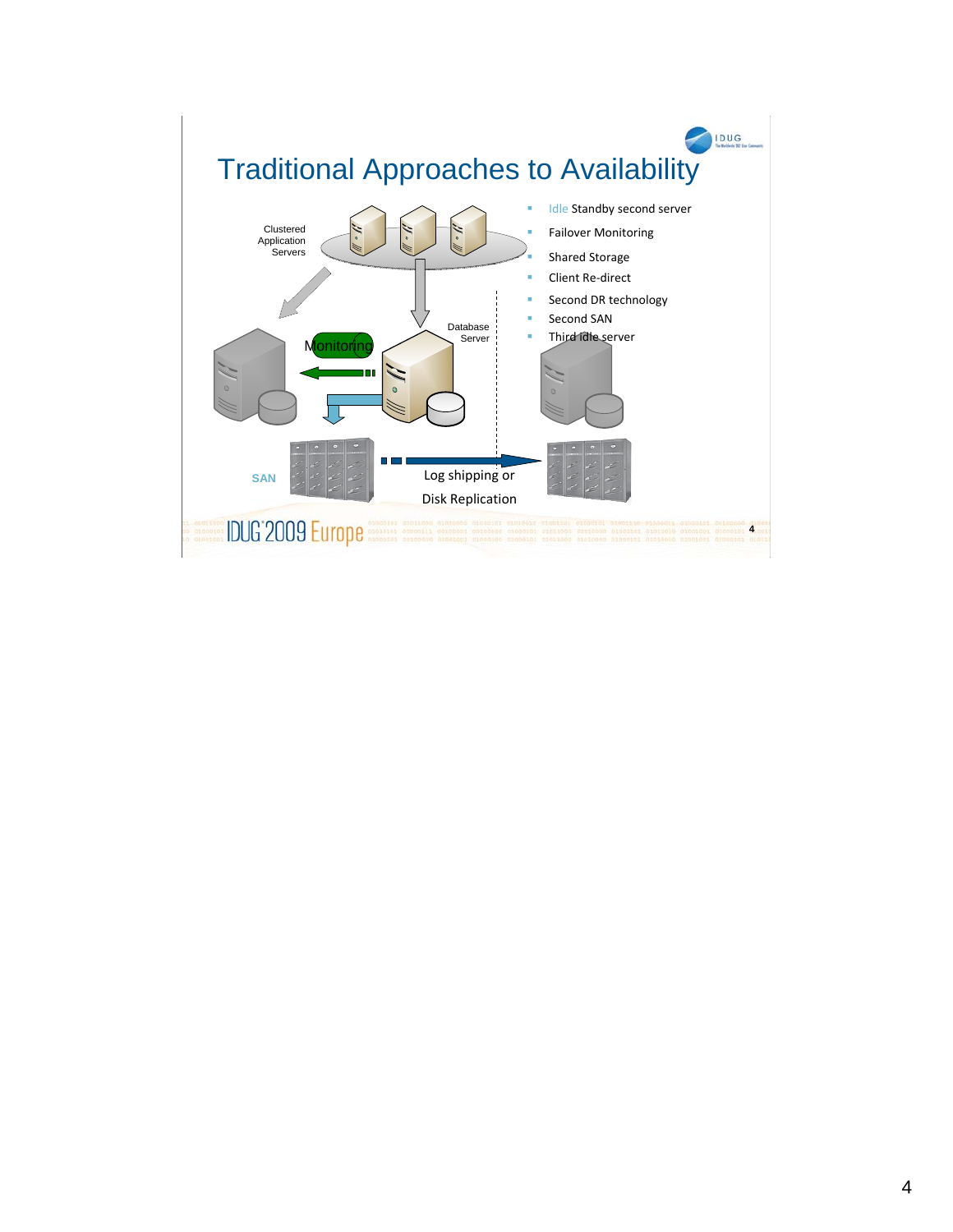

GRIDSCALE can re-use the existing hardware, and light it up.

It's more reliable because it's simpler and more flexible, more complete solution.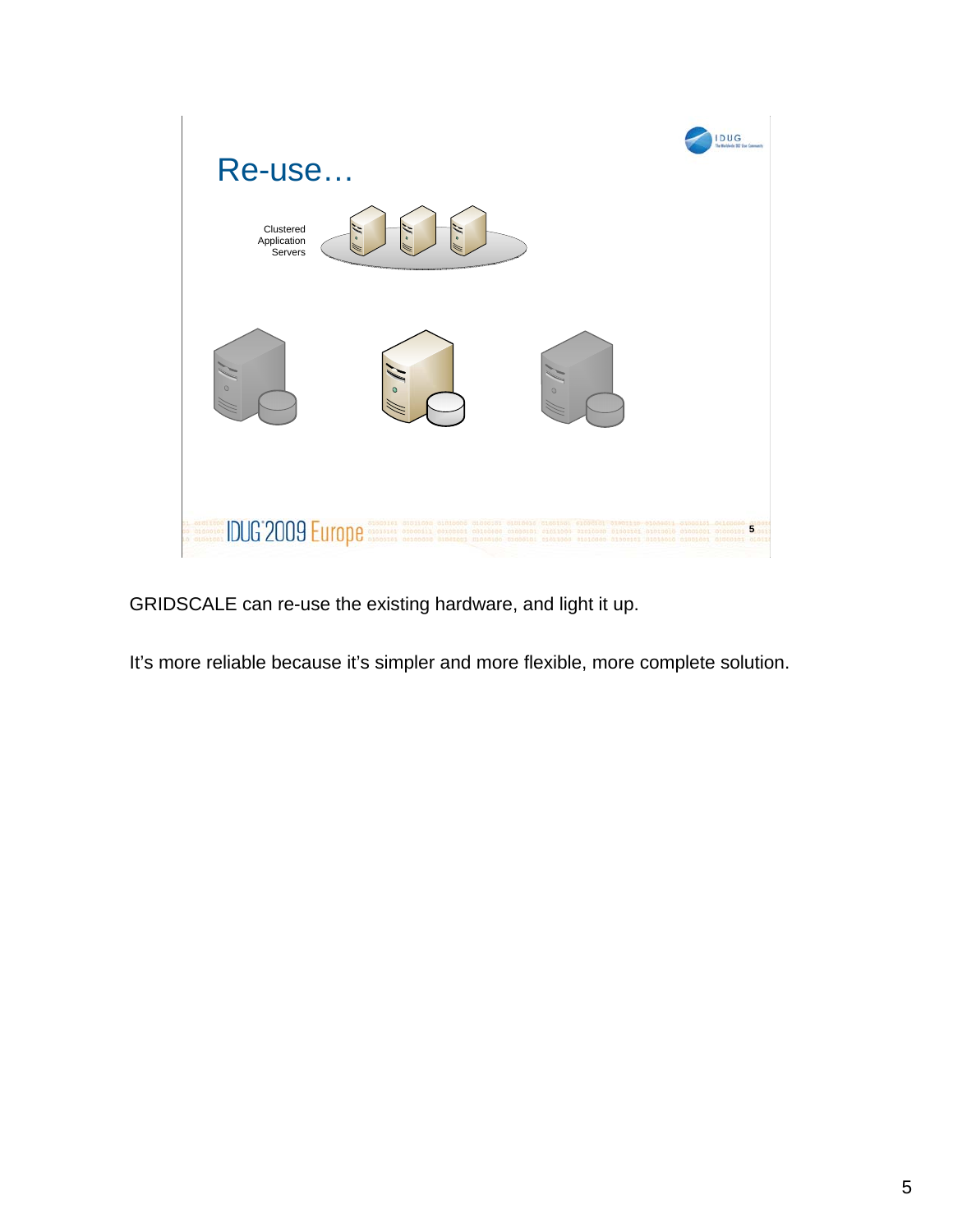

GRIDSCALE can re-use the existing hardware, and light it up.

It's more reliable because it's simpler and more flexible, more complete solution.

You can have a SAN or not, we are agnostic.

You might even have different hardware.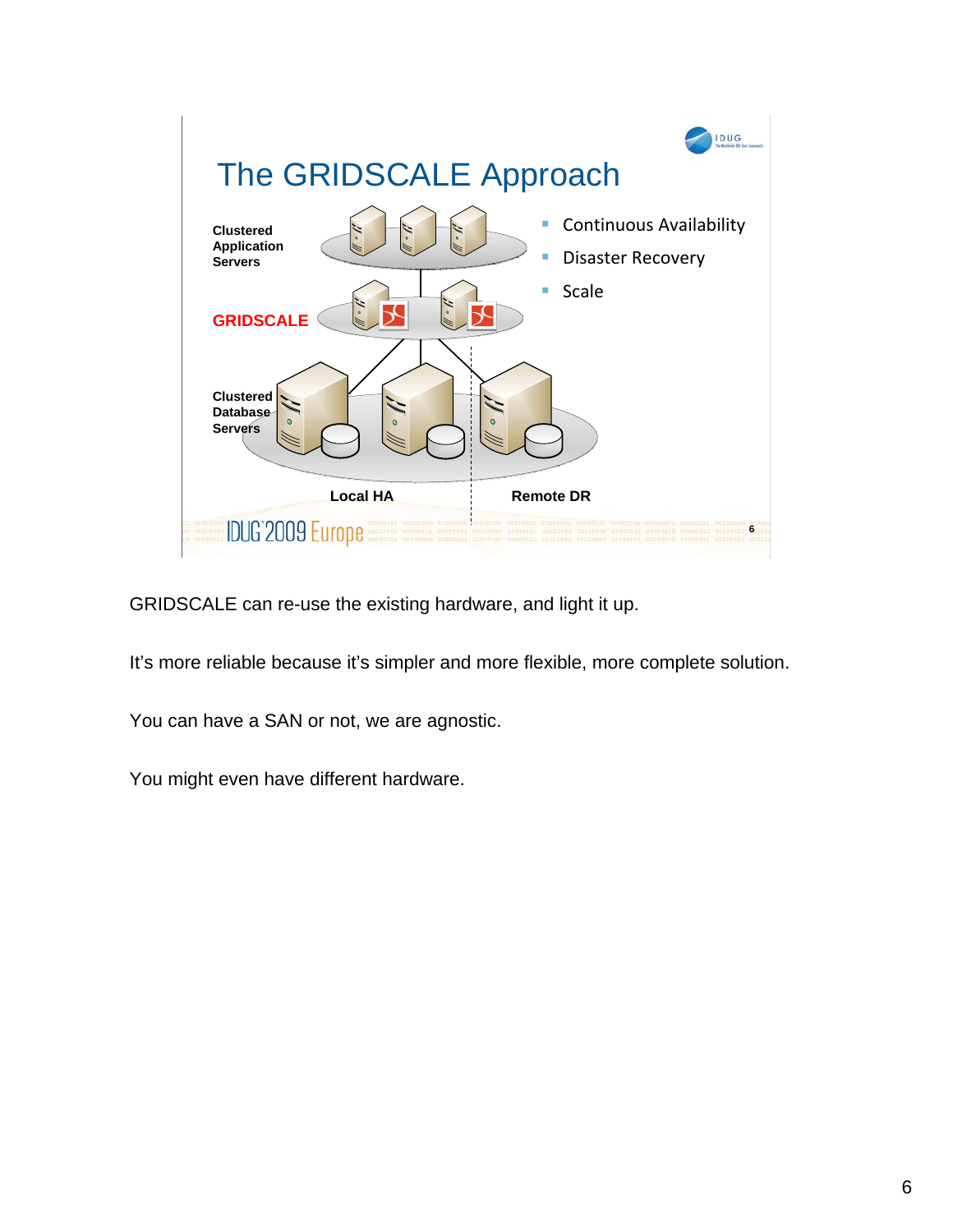

1<sup>st</sup> successful response GRIDSCALE will send back to the application so the application can continue processing. GRIDSCALE also maintains responses from the other servers. Hash of the responses, compared to the first response.

GRIDSCALE will send back a 1<sup>st</sup> success or last error so that to make sure that the cluster is resilient.

If the first response is a failure, then GRIDSCALE waits for a second response.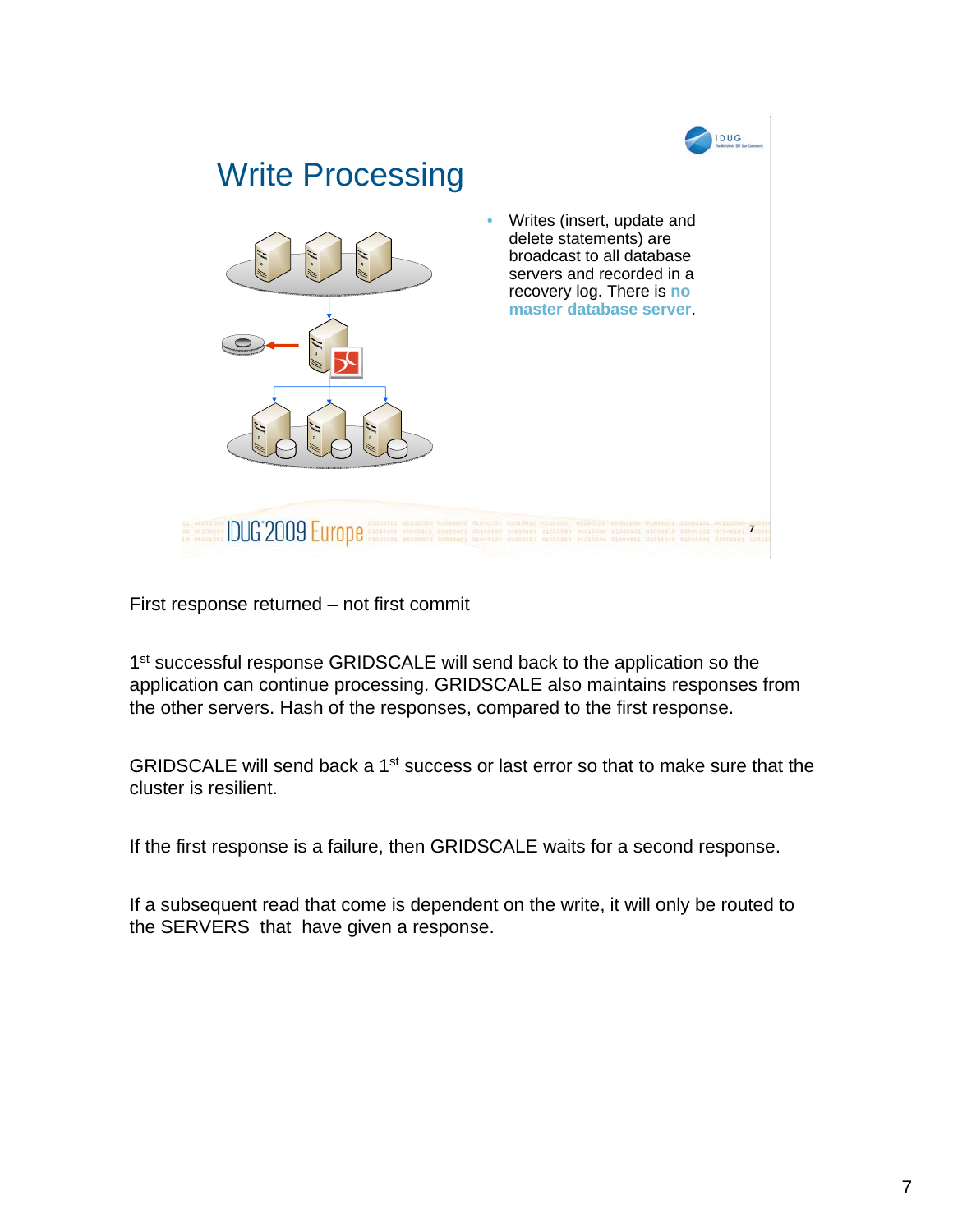

1<sup>st</sup> successful response GRIDSCALE will send back to the application so the application can continue processing. GRIDSCALE also maintains responses from the other servers. Hash of the responses, compared to the first response.

GRIDSCALE will send back a 1<sup>st</sup> success or last error so that to make sure that the cluster is resilient.

If the first response is a failure, then GRIDSCALE waits for a second response.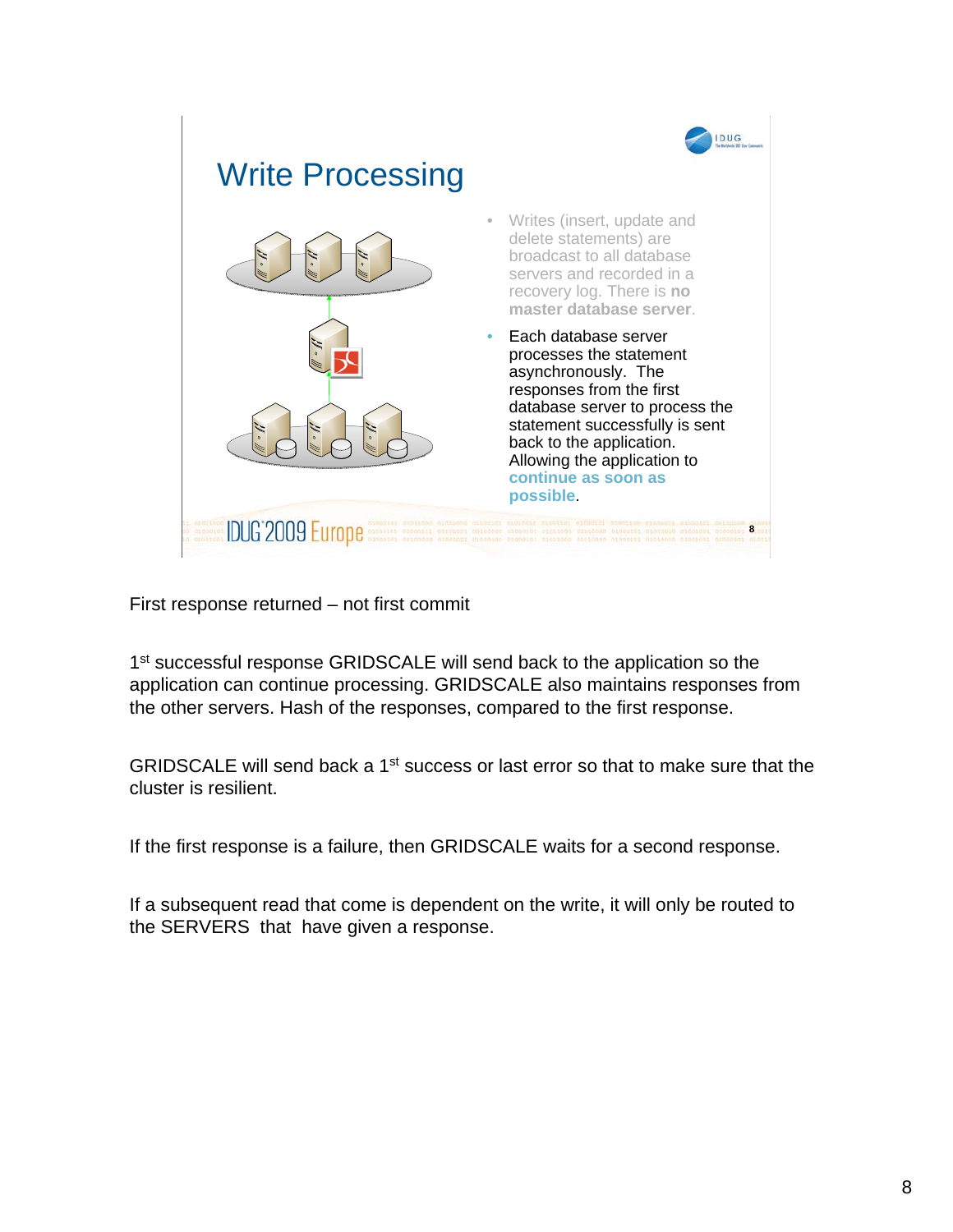

1<sup>st</sup> successful response GRIDSCALE will send back to the application so the application can continue processing. GRIDSCALE also maintains responses from the other servers. Hash of the responses, compared to the first response.

GRIDSCALE will send back a 1<sup>st</sup> success or last error so that to make sure that the cluster is resilient.

If the first response is a failure, then GRIDSCALE waits for a second response.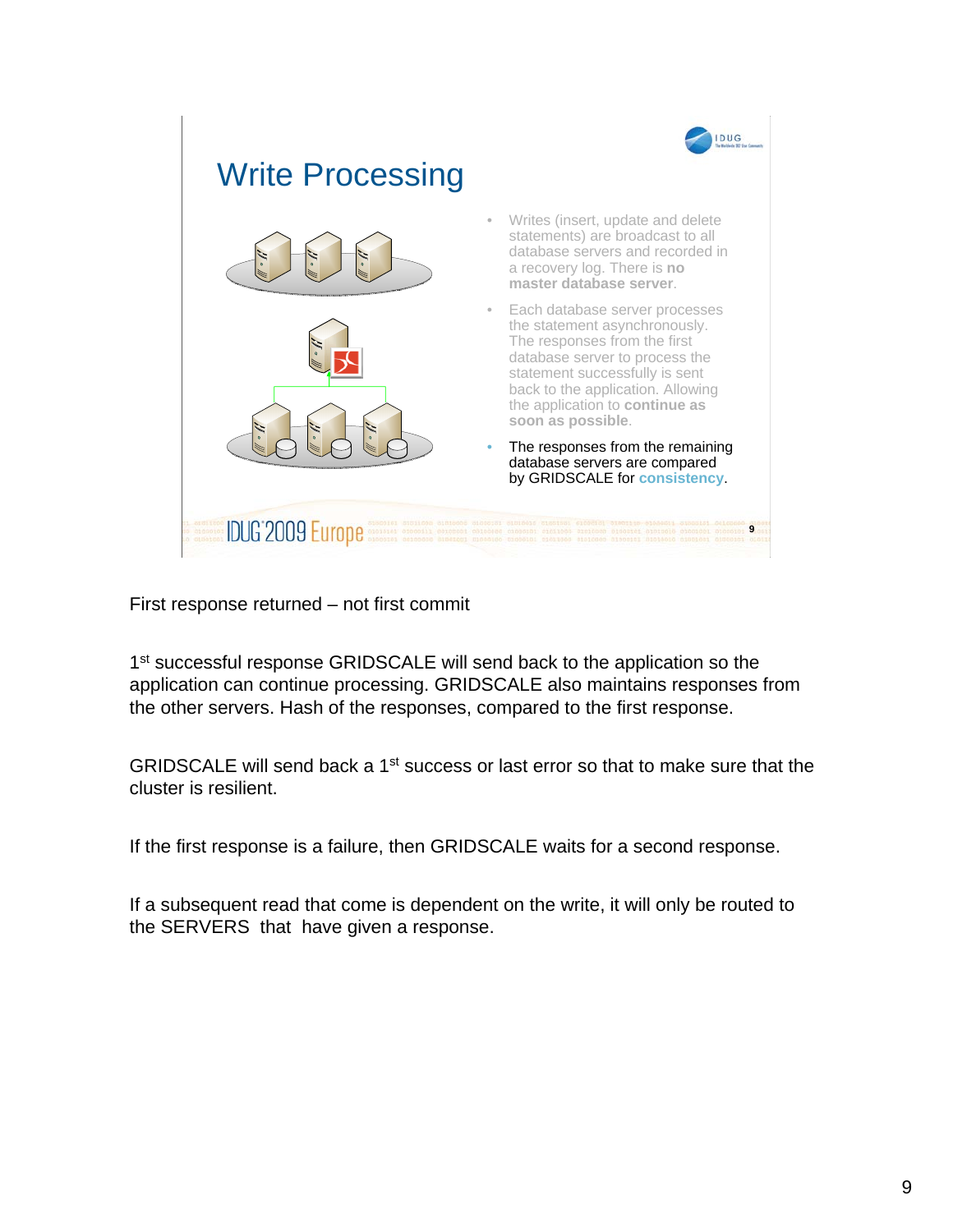

1<sup>st</sup> successful response GRIDSCALE will send back to the application so the application can continue processing. GRIDSCALE also maintains responses from the other servers. Hash of the responses, compared to the first response.

GRIDSCALE will send back a 1<sup>st</sup> success or last error so that to make sure that the cluster is resilient.

If the first response is a failure, then GRIDSCALE waits for a second response.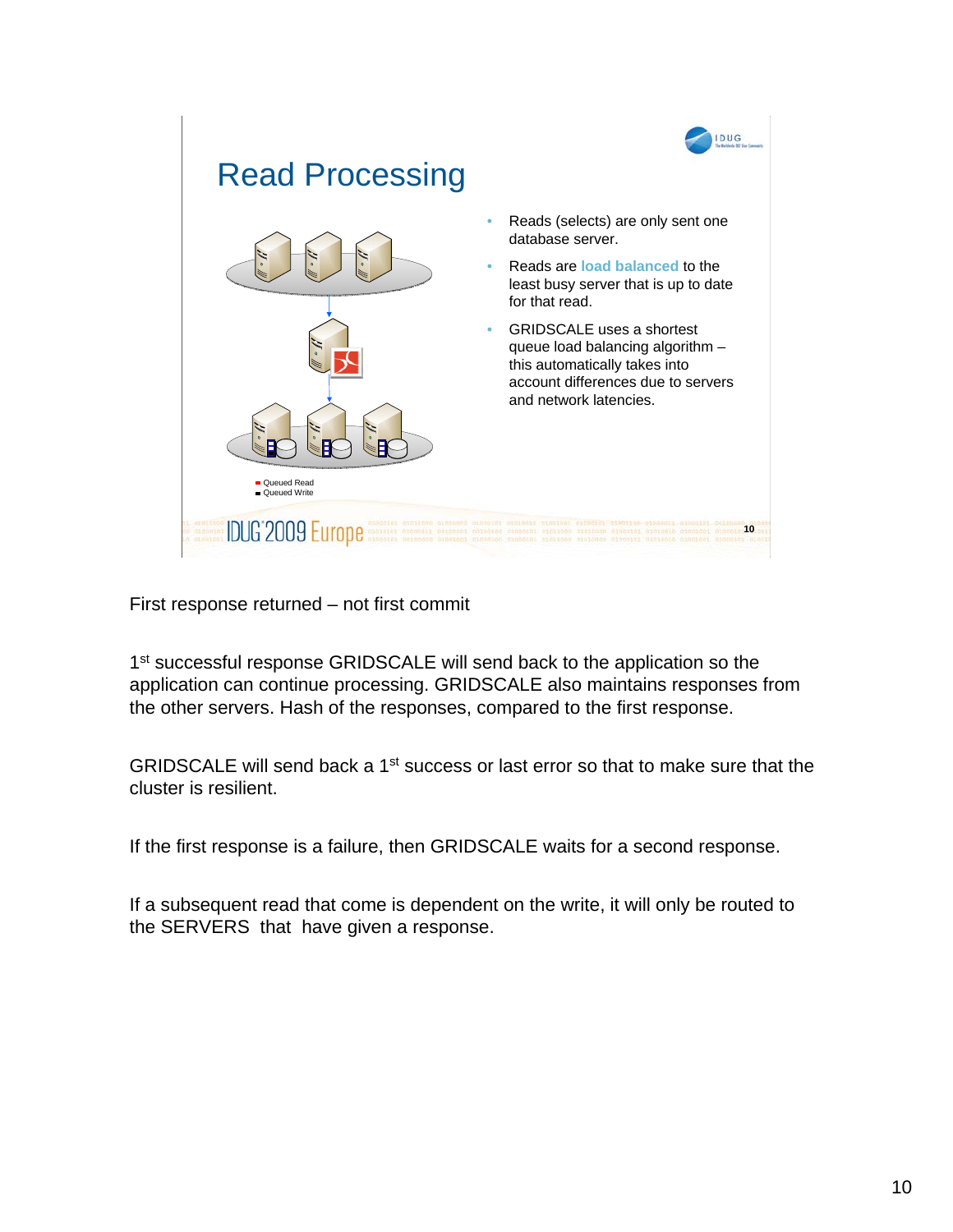

1<sup>st</sup> successful response GRIDSCALE will send back to the application so the application can continue processing. GRIDSCALE also maintains responses from the other servers. Hash of the responses, compared to the first response.

GRIDSCALE will send back a 1<sup>st</sup> success or last error so that to make sure that the cluster is resilient.

If the first response is a failure, then GRIDSCALE waits for a second response.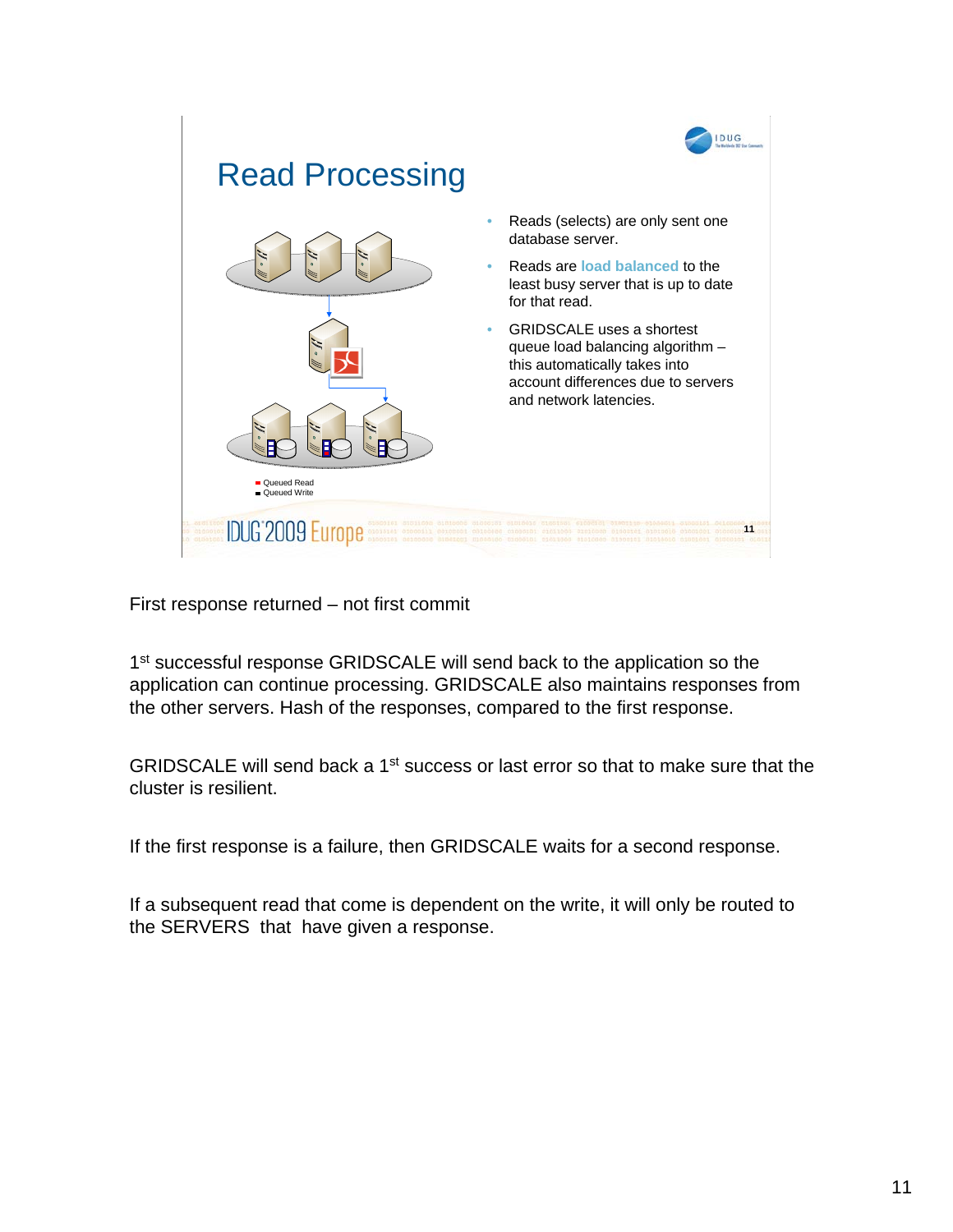

1<sup>st</sup> successful response GRIDSCALE will send back to the application so the application can continue processing. GRIDSCALE also maintains responses from the other servers. Hash of the responses, compared to the first response.

GRIDSCALE will send back a 1<sup>st</sup> success or last error so that to make sure that the cluster is resilient.

If the first response is a failure, then GRIDSCALE waits for a second response.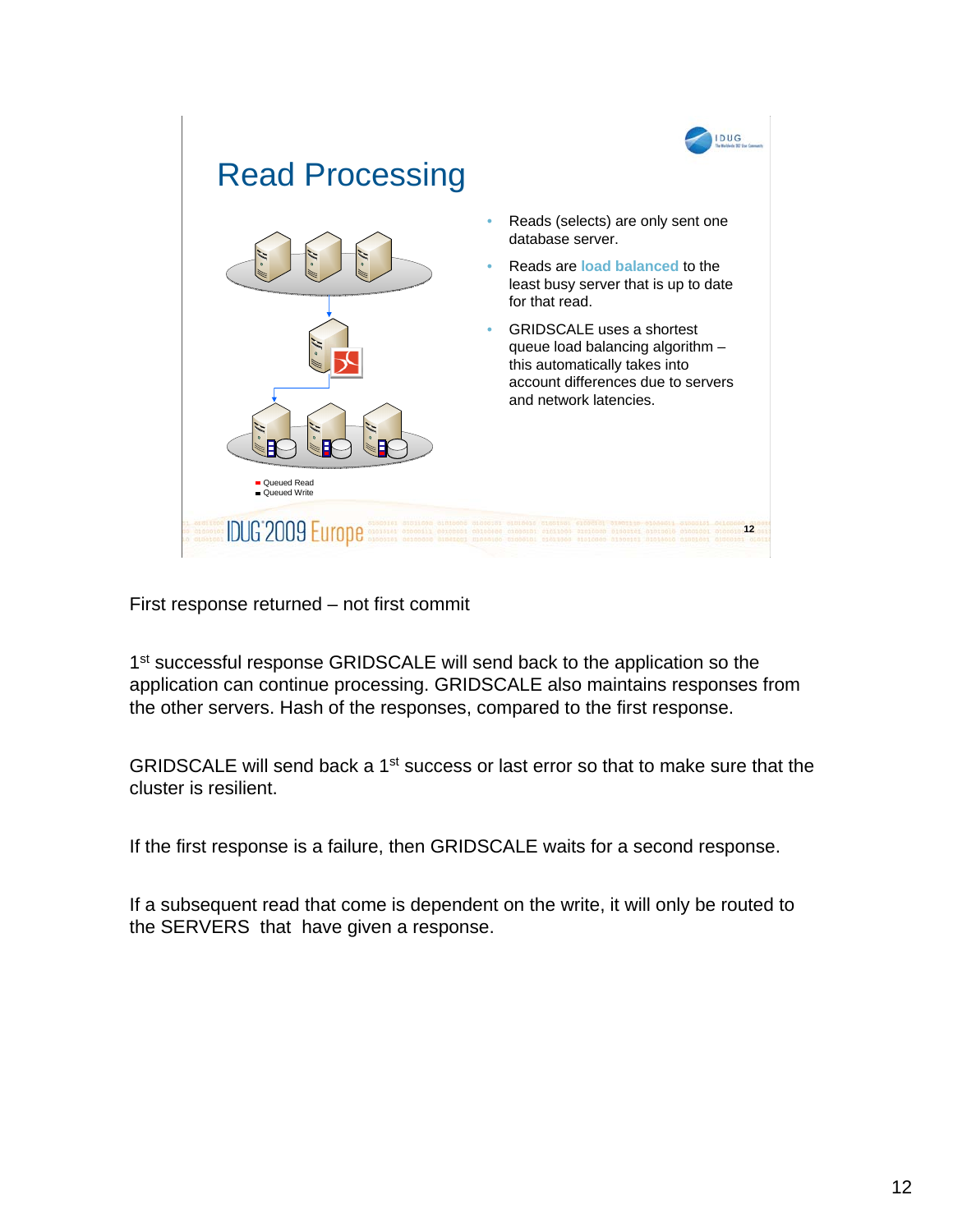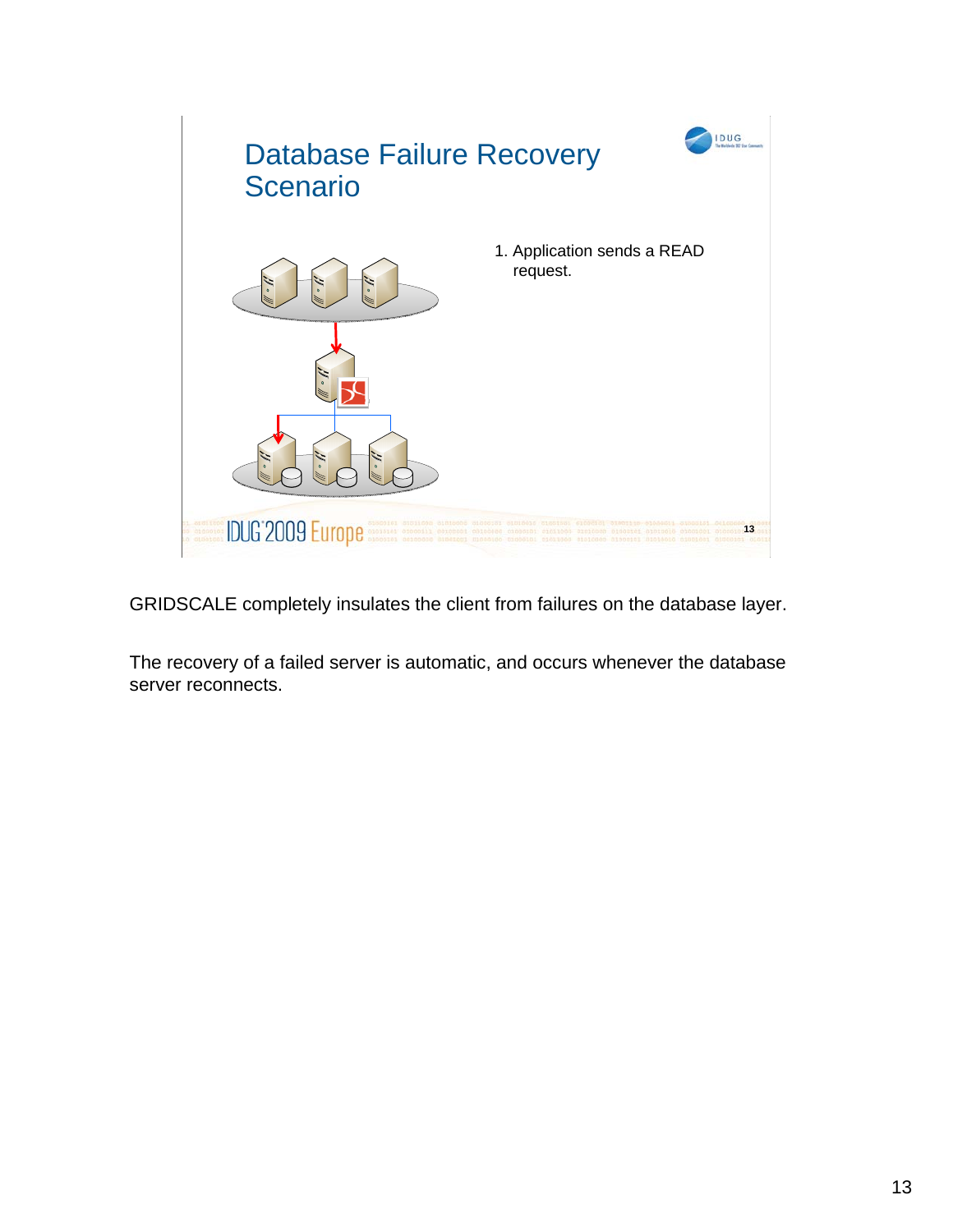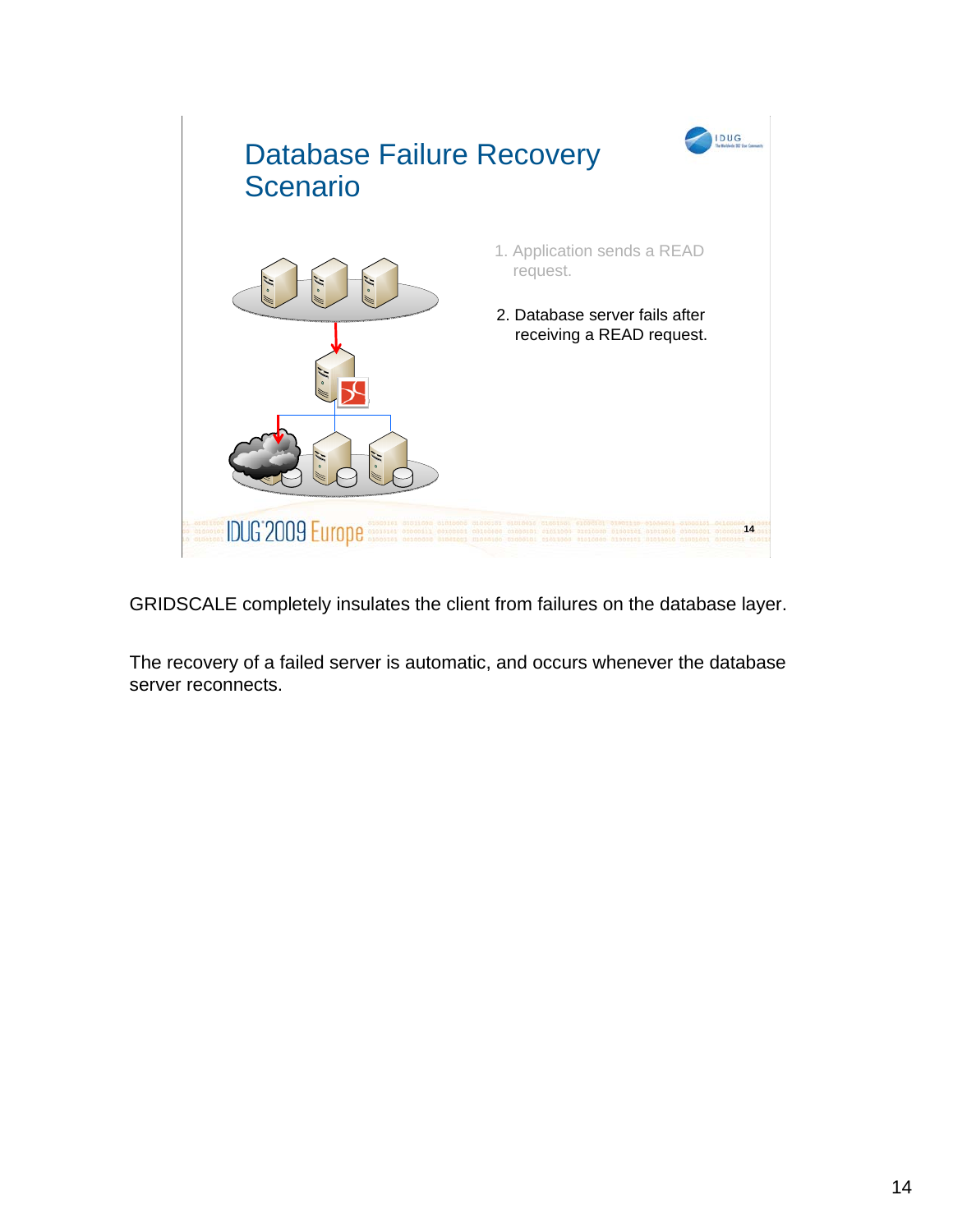![](_page_14_Picture_0.jpeg)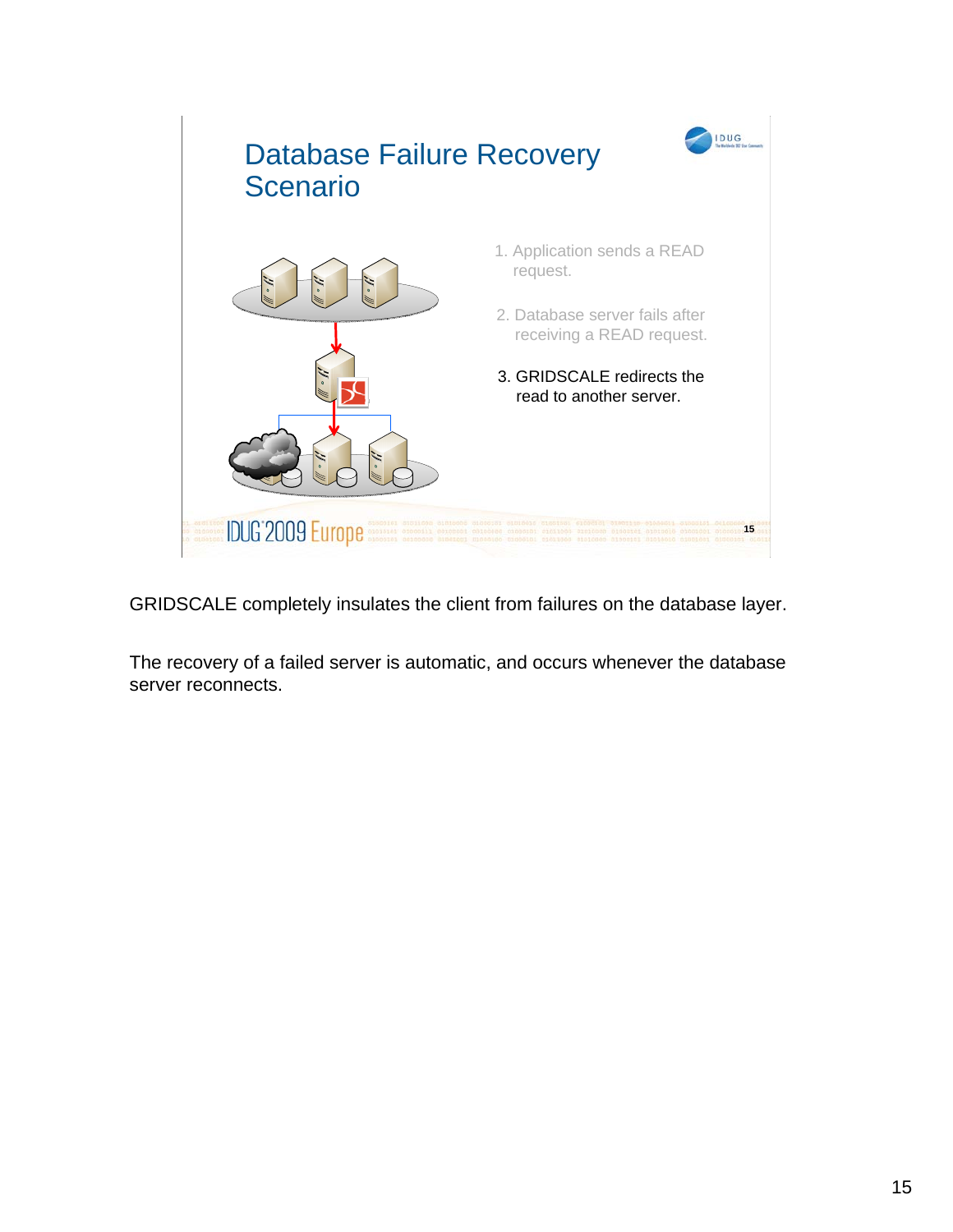![](_page_15_Picture_0.jpeg)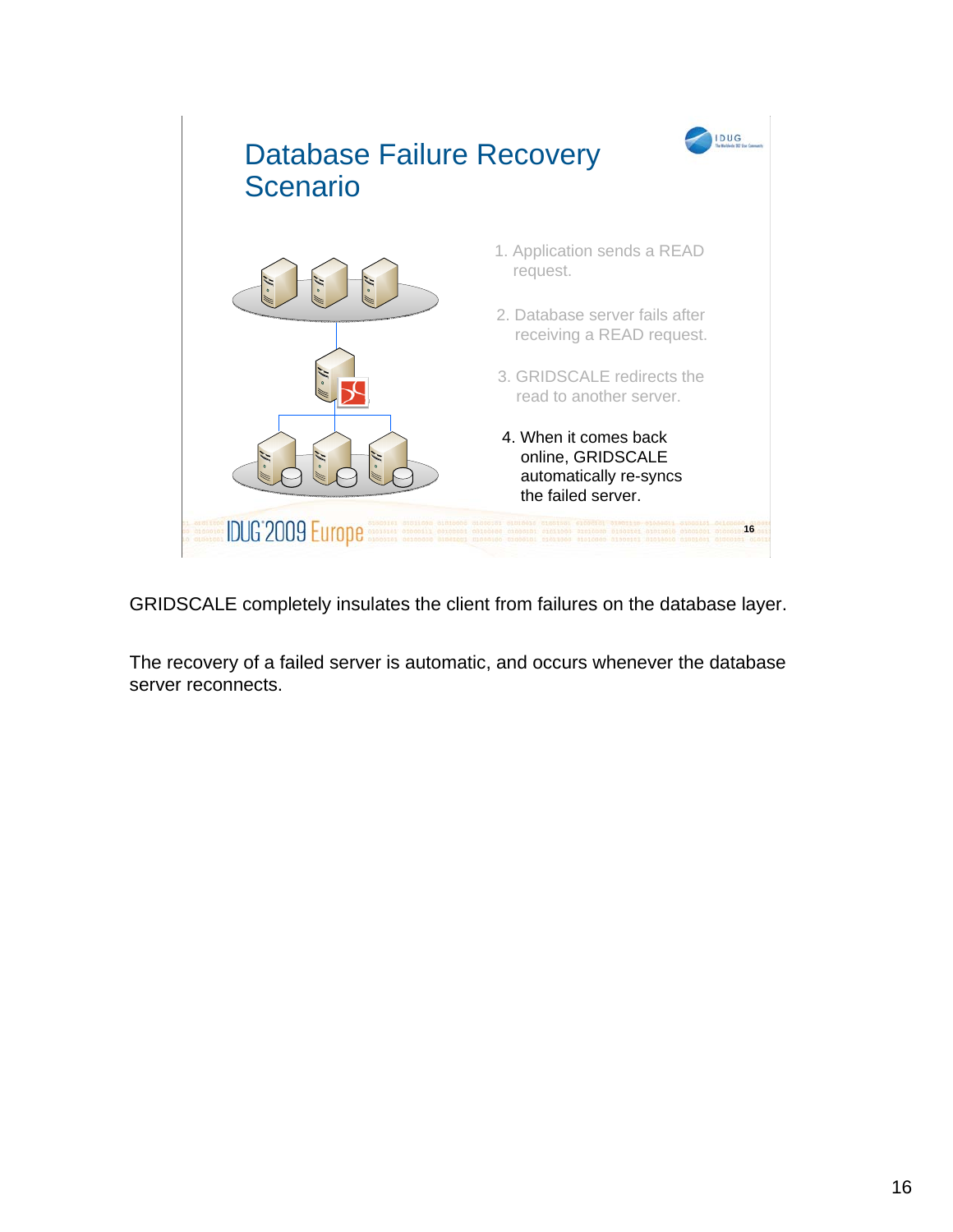![](_page_16_Figure_0.jpeg)

Adding a new server is easy, just restore the database from a backup.

There is a table inside the database that allows GRIDSCALE to locate the database server in it's recovery log.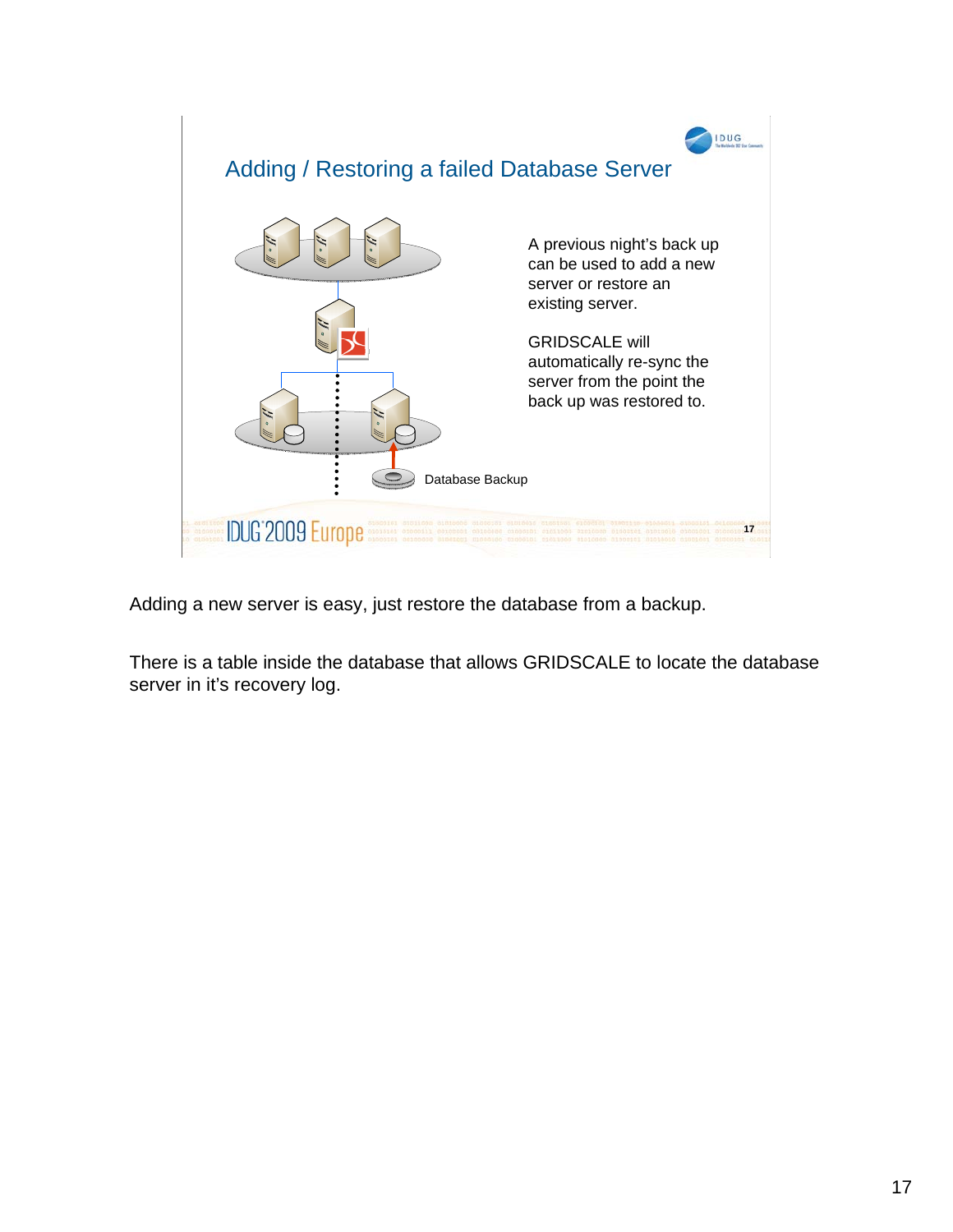![](_page_17_Picture_0.jpeg)

You now have TWO options for Maintenance.

DDL are handled just like any other write.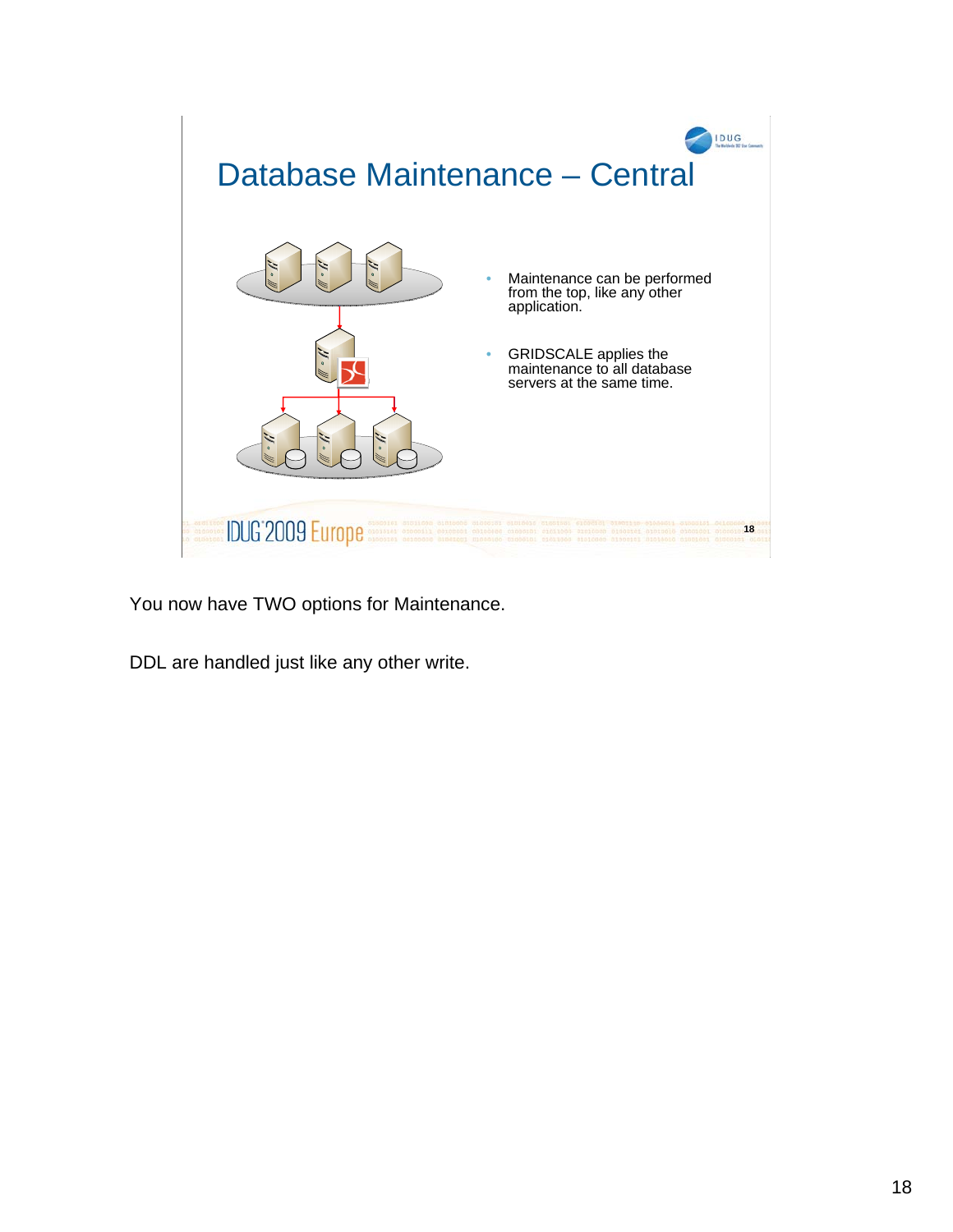![](_page_18_Picture_0.jpeg)

Anything that the application cannot see – Can be different.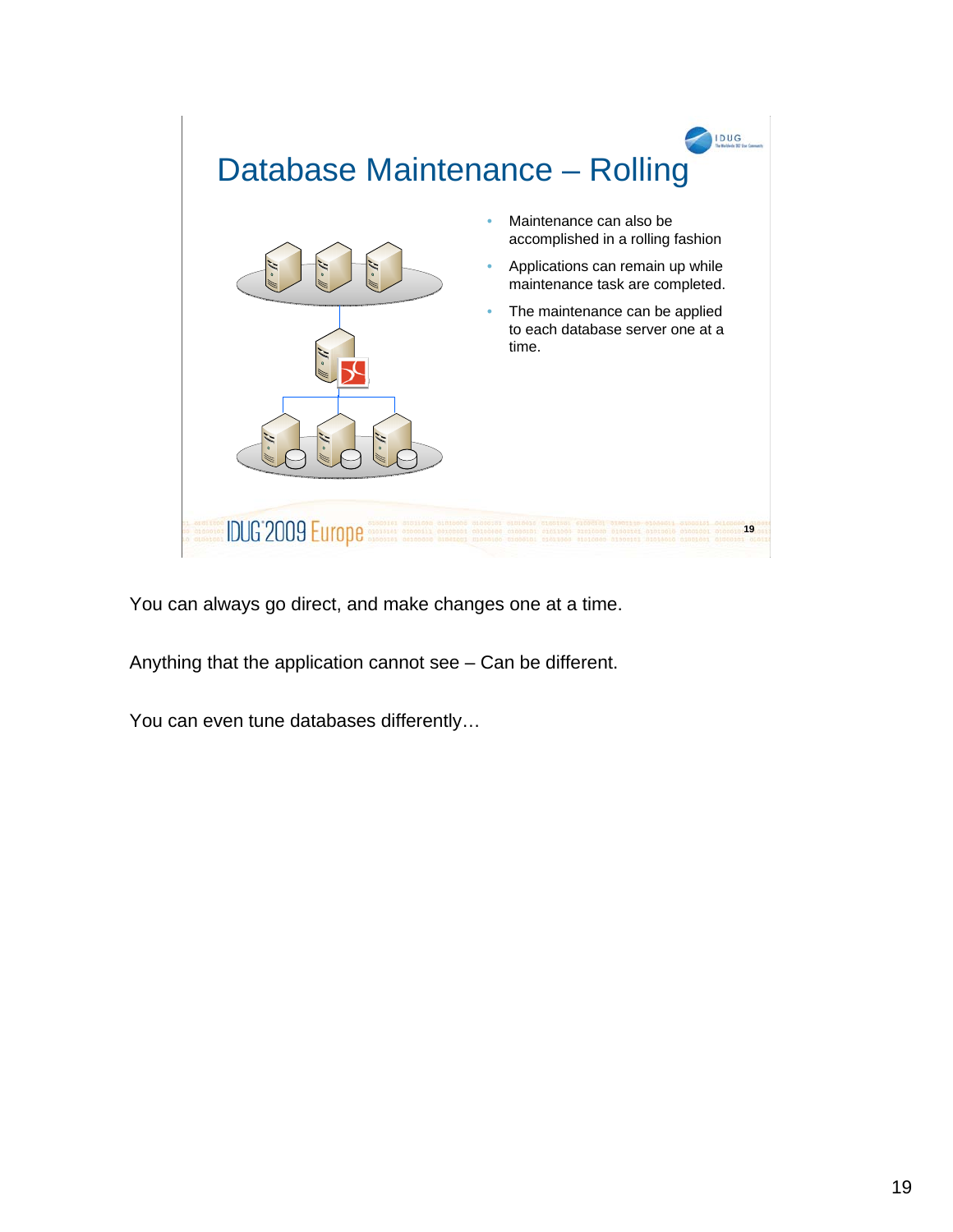![](_page_19_Picture_0.jpeg)

Anything that the application cannot see – Can be different.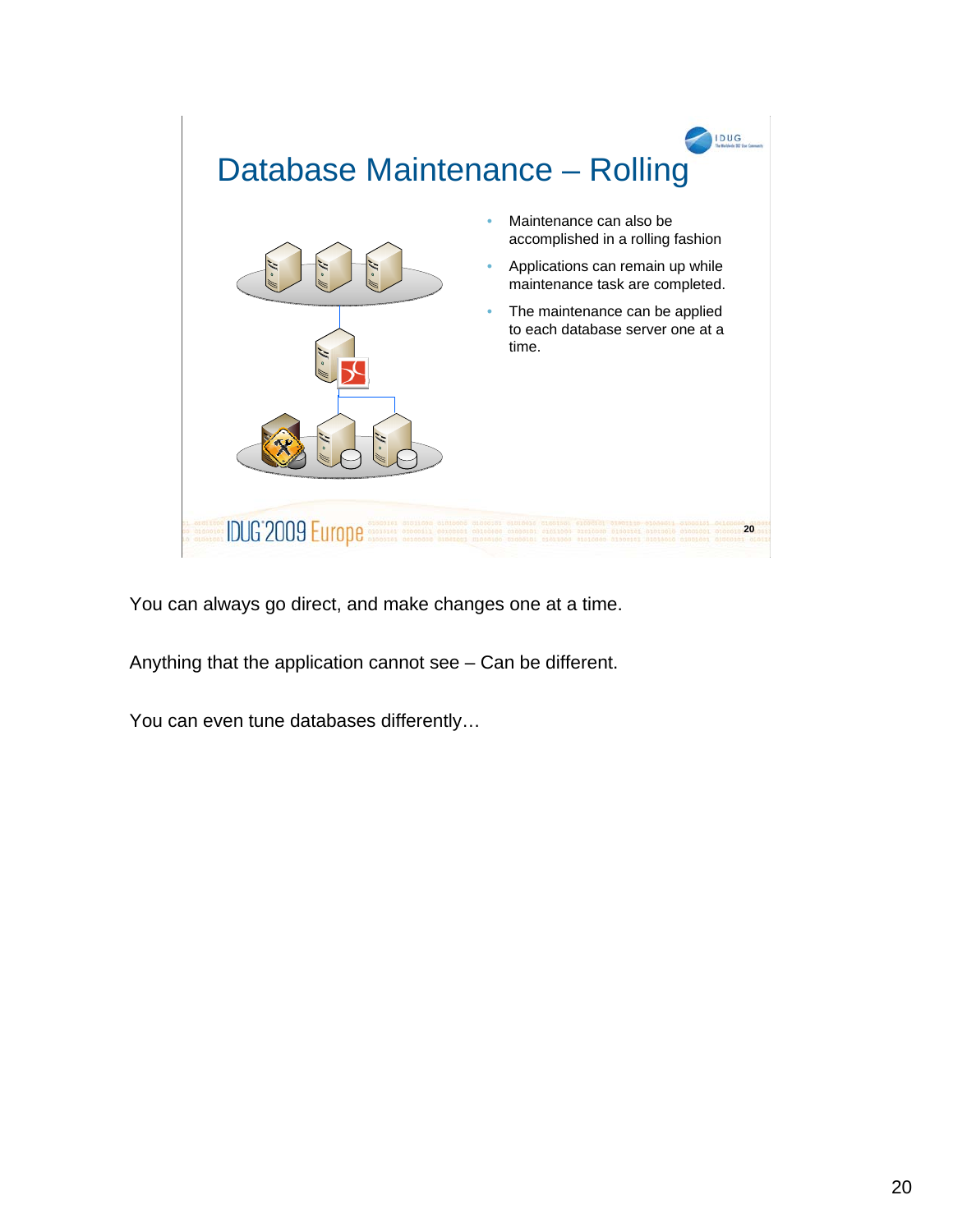![](_page_20_Picture_0.jpeg)

Anything that the application cannot see – Can be different.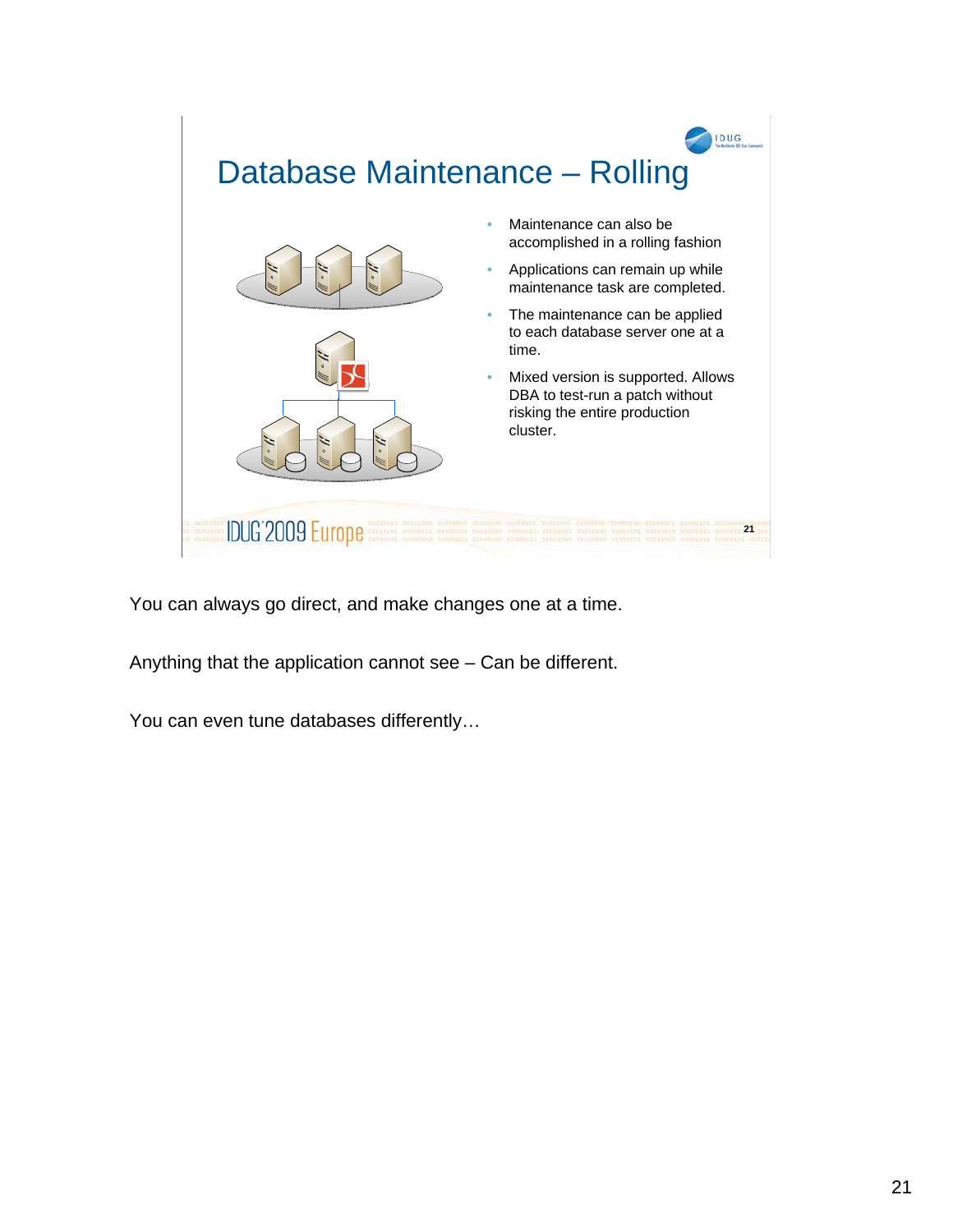![](_page_21_Picture_0.jpeg)

Anything that the application cannot see – Can be different.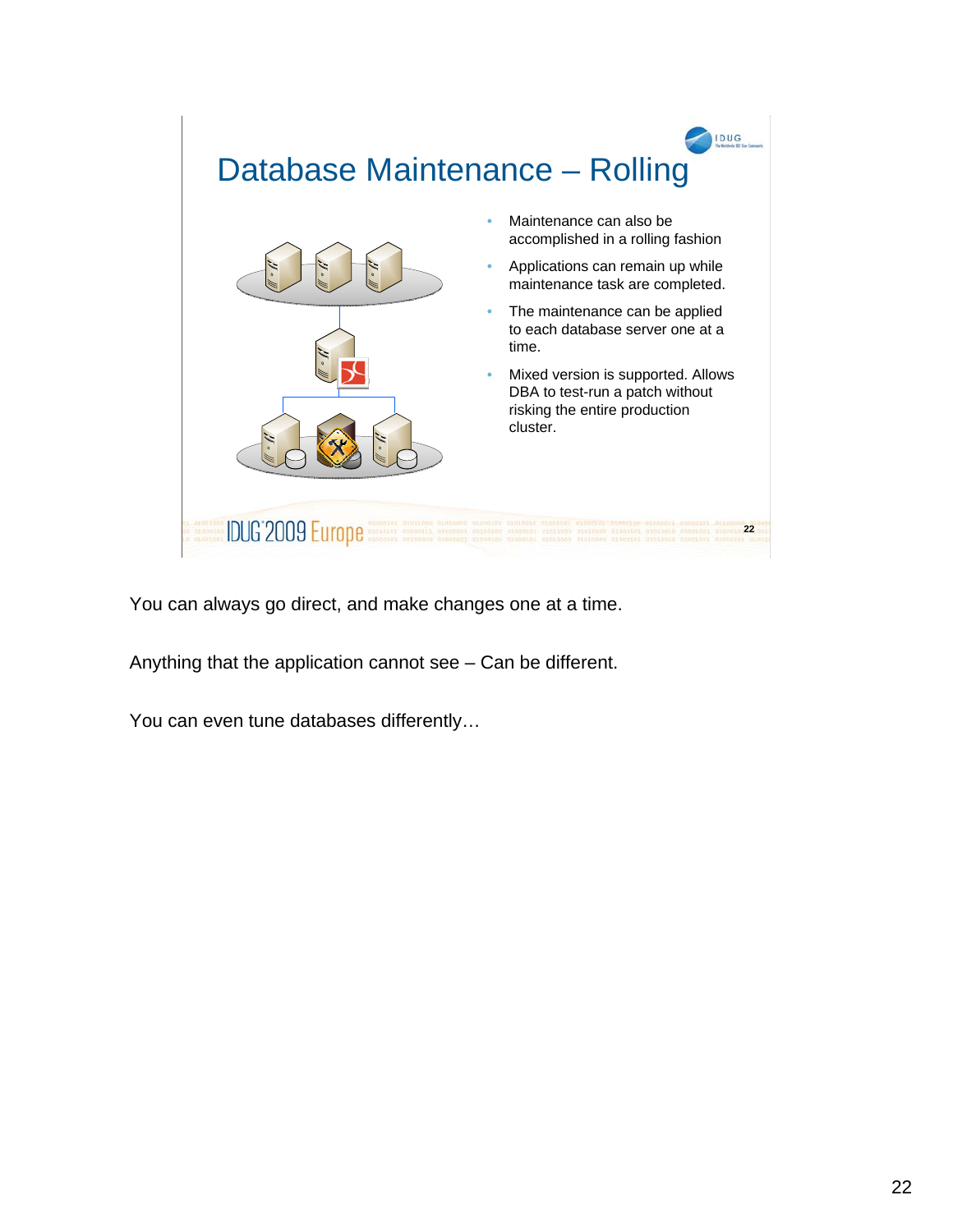![](_page_22_Picture_0.jpeg)

Anything that the application cannot see – Can be different.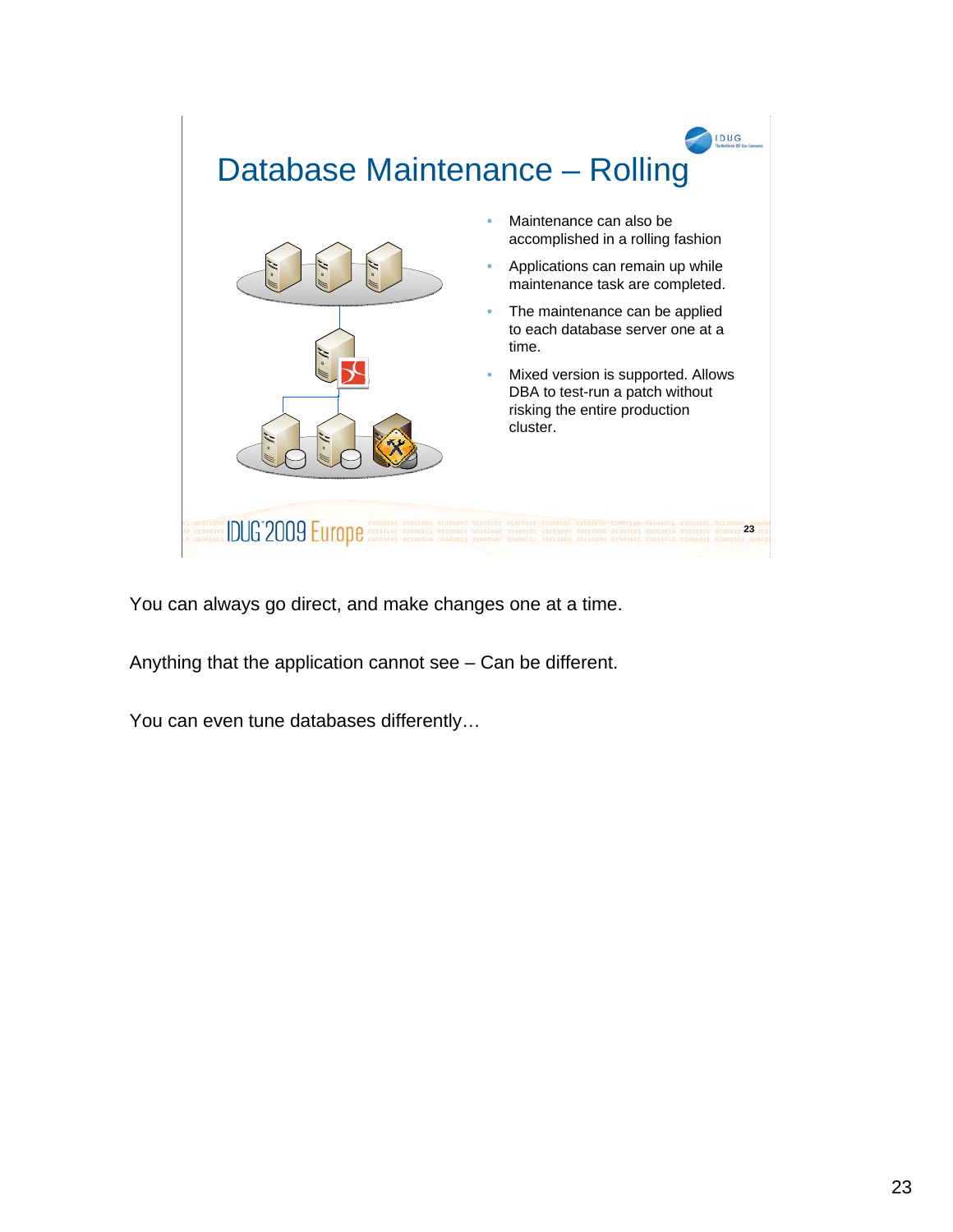![](_page_23_Picture_0.jpeg)

Anything that the application cannot see – Can be different.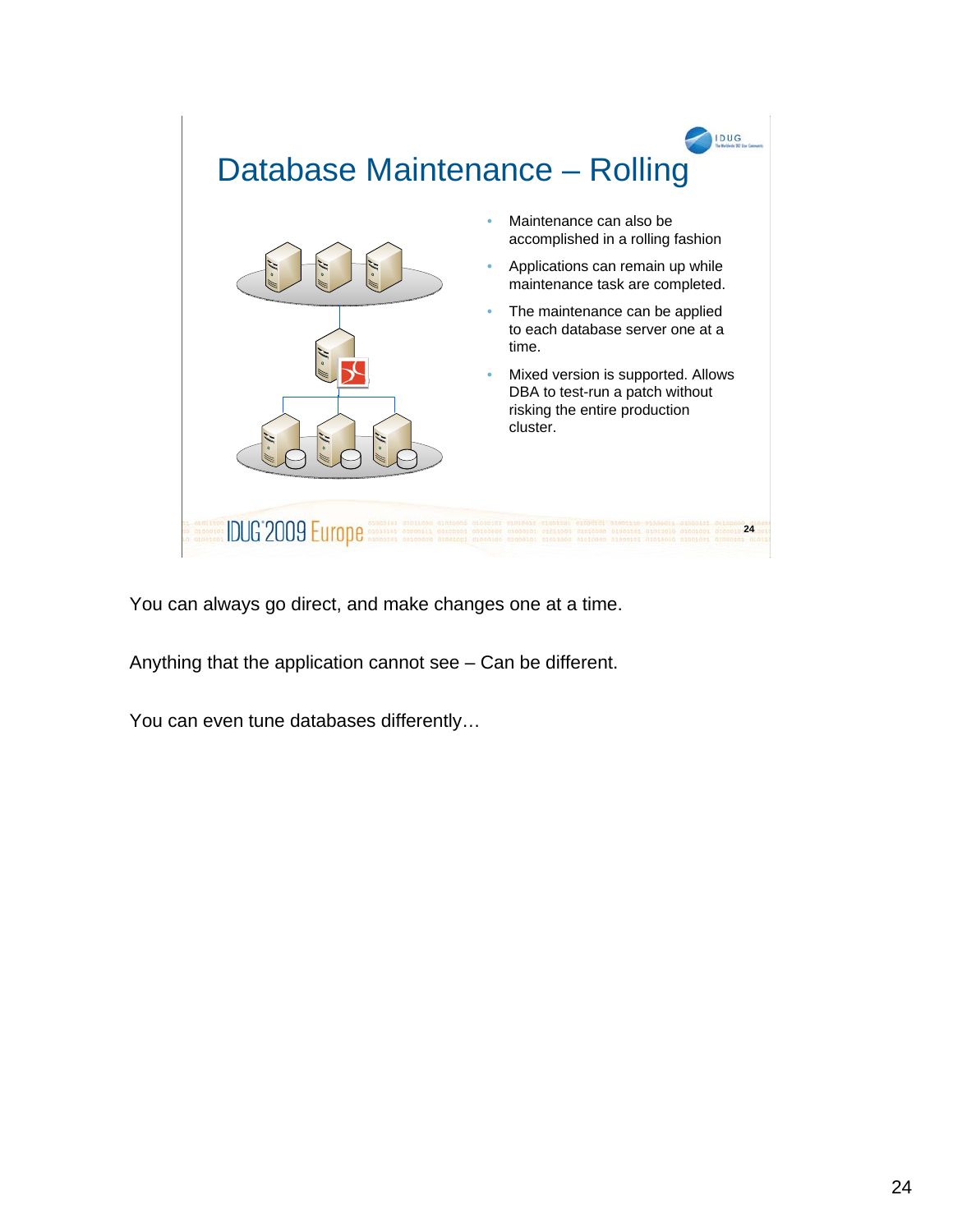![](_page_24_Figure_0.jpeg)

IBM's internal TPW style benchmark in Austin DB2 performance lab.

Scalablity follows the Read/Write mix. 80% read/write will mean about 80% scale.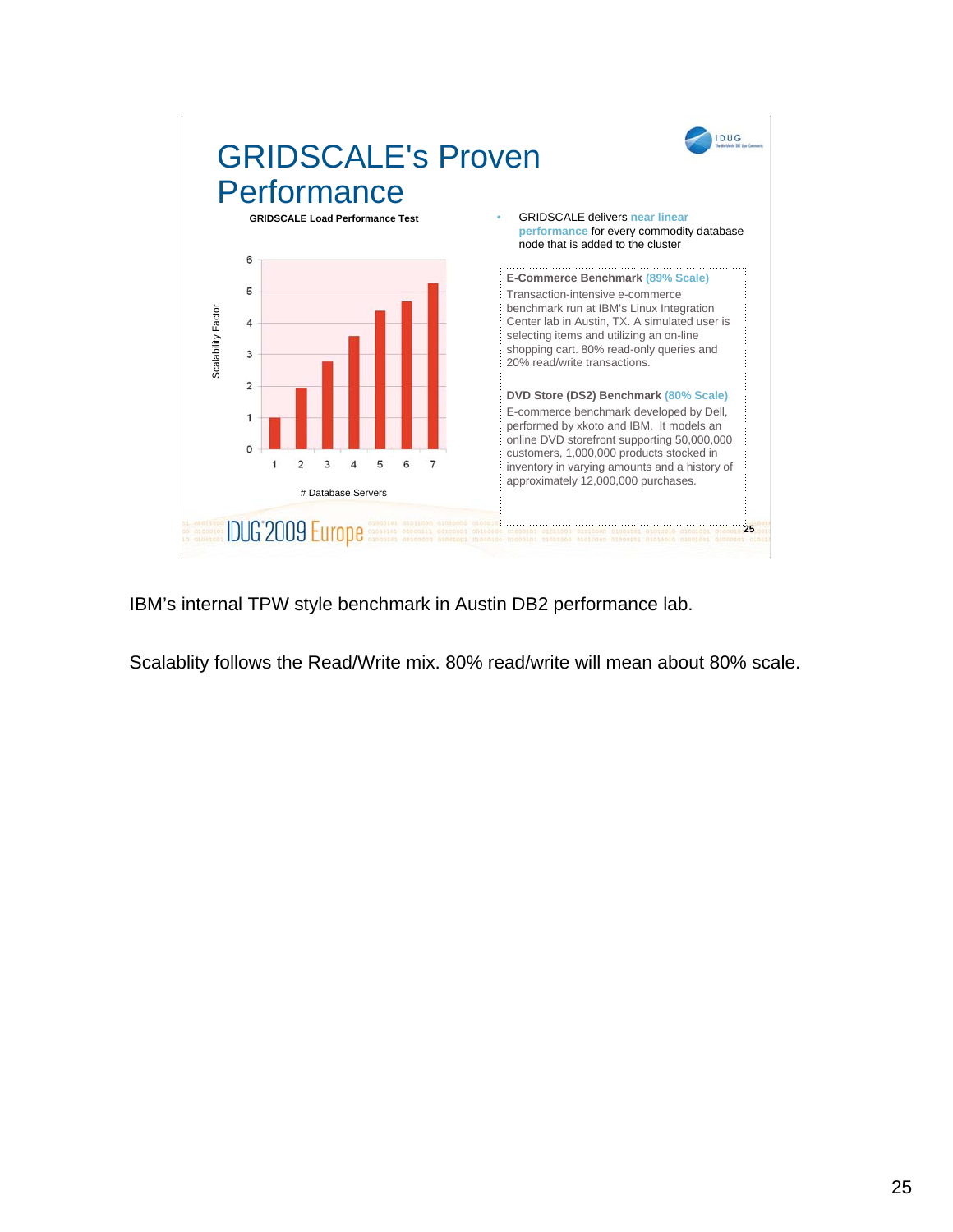![](_page_25_Figure_0.jpeg)

This is from a GRIDSCALE customer.

15K statements per second!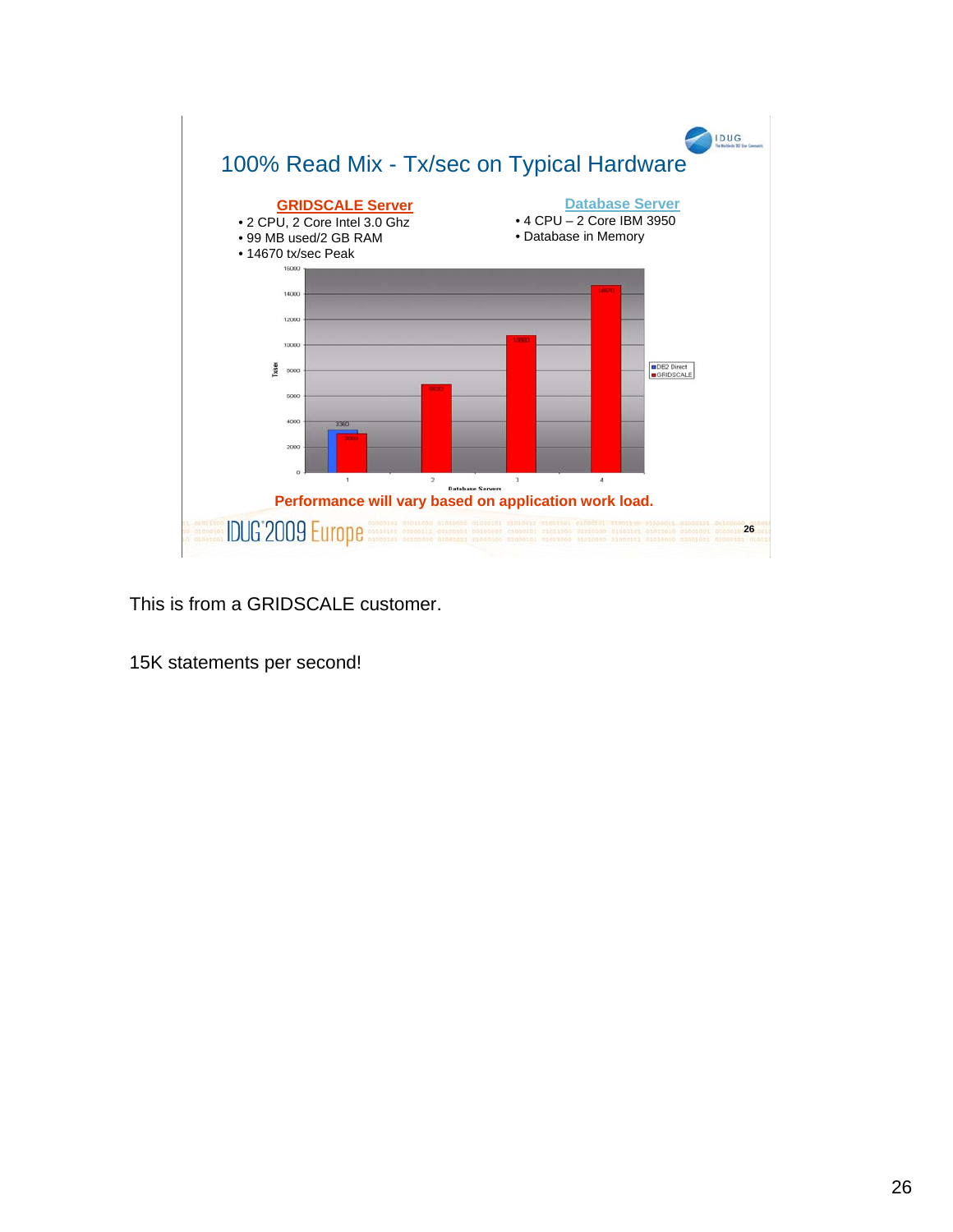![](_page_26_Figure_0.jpeg)

A transaction is a committed or a rolled back transaction.

We are peaking out at 30-40K stmts per second. App. 250-300 trx/seconds.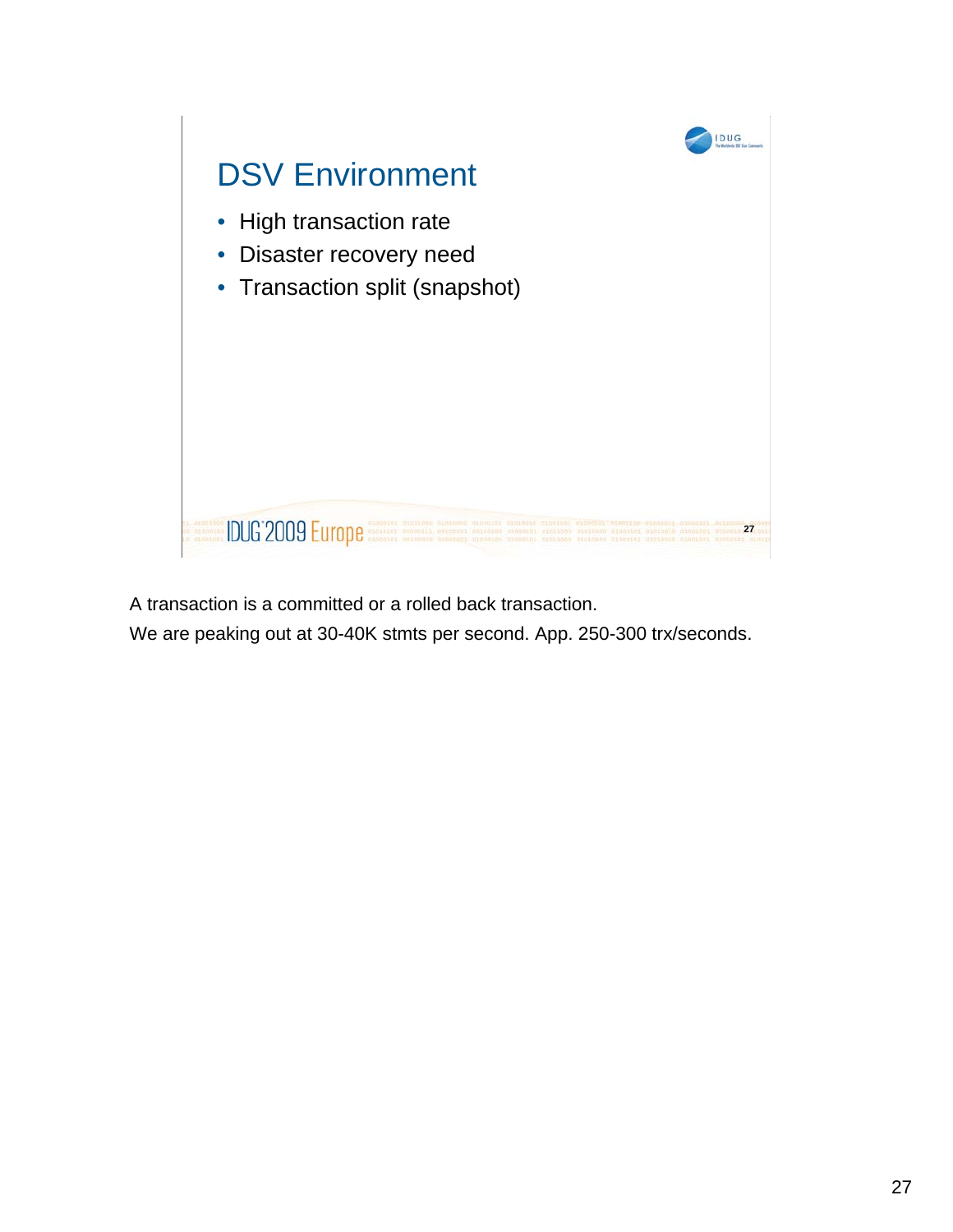![](_page_27_Figure_0.jpeg)

We do monitor the number of transactions per month. Simple – but solid measurement.

We had to start somewhere.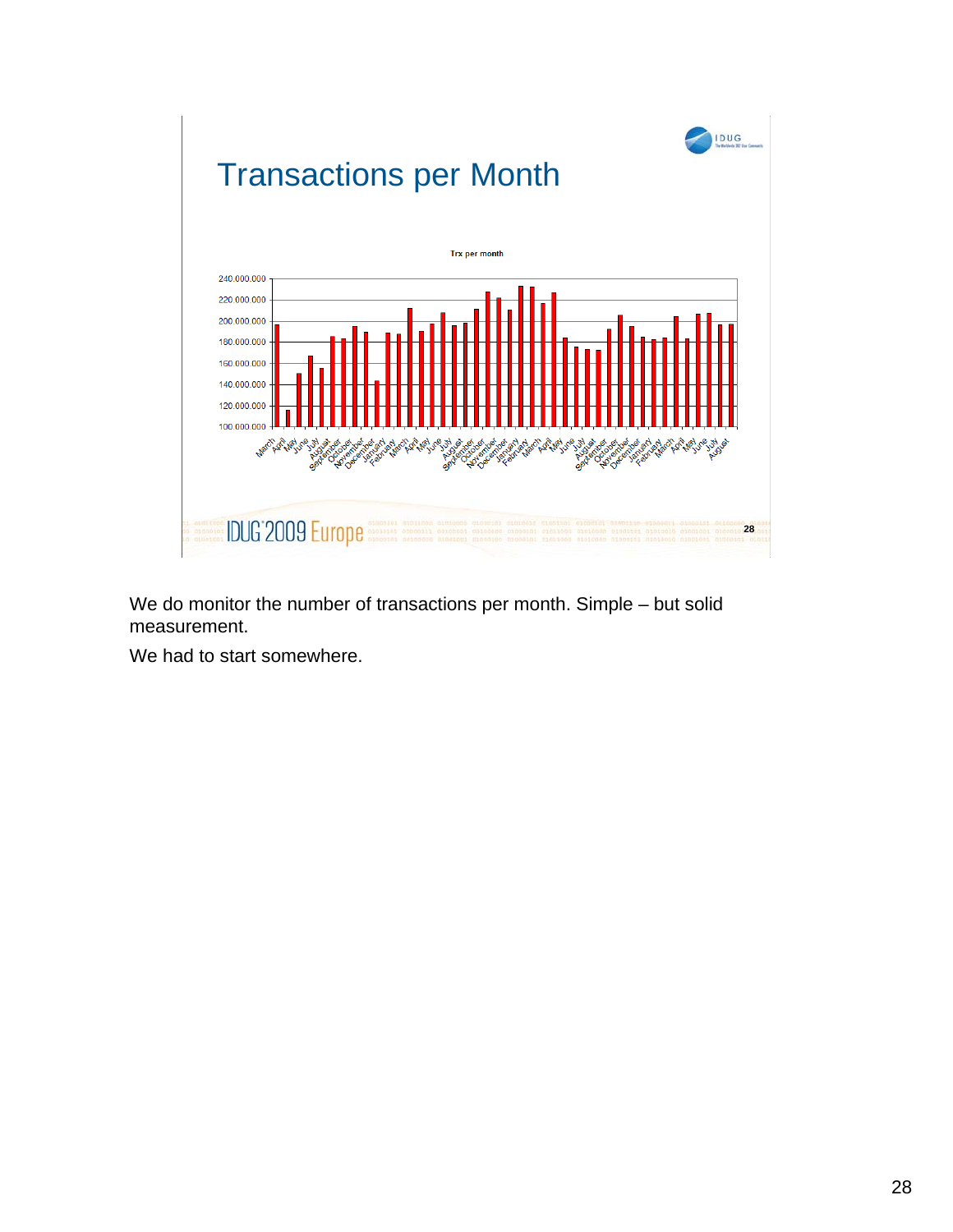![](_page_28_Figure_0.jpeg)

At the 70 percentile. Why 70%? Because we filter out monthends (peak days) and weekends gets filtered as well.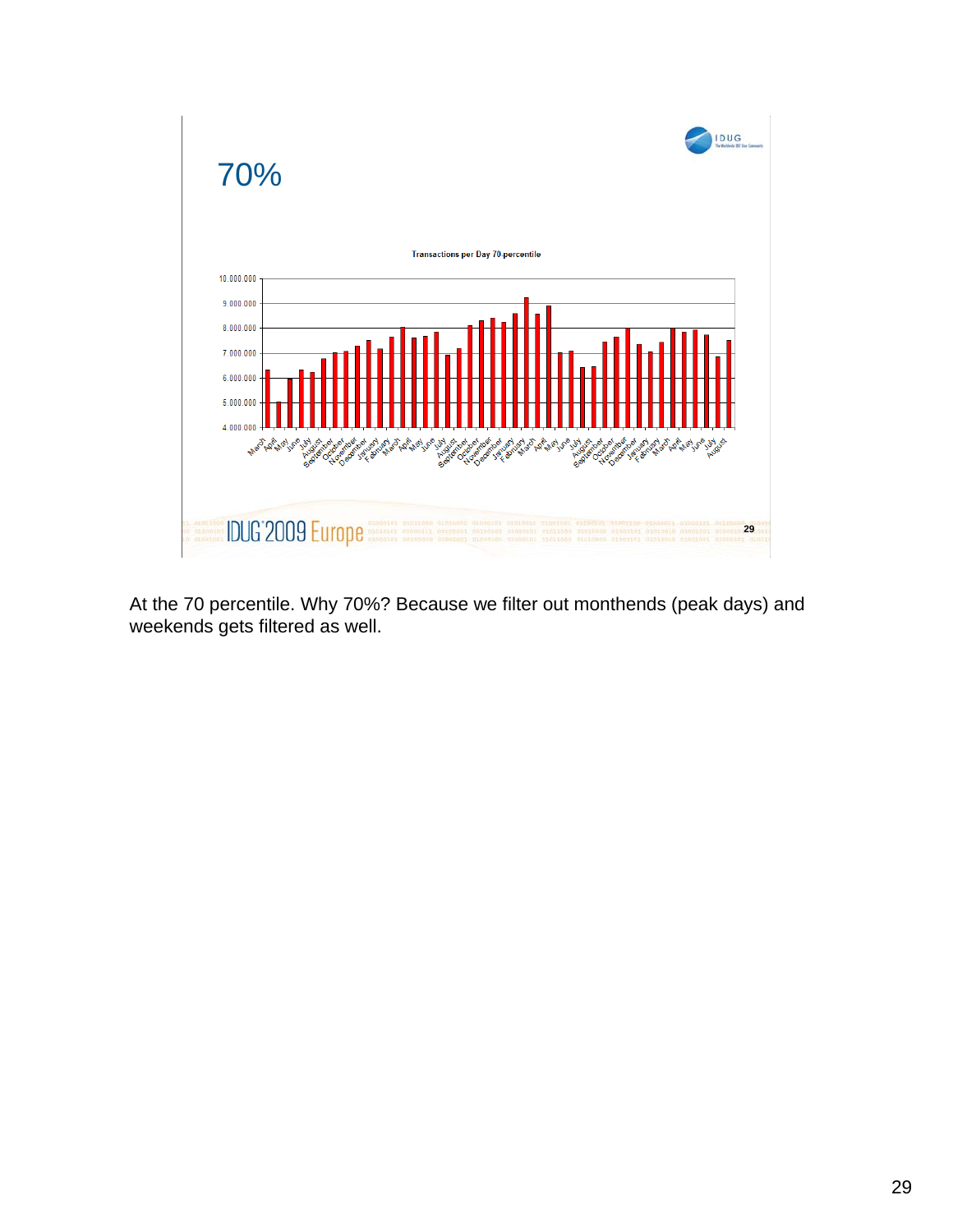![](_page_29_Figure_0.jpeg)

The year on year – growth is back.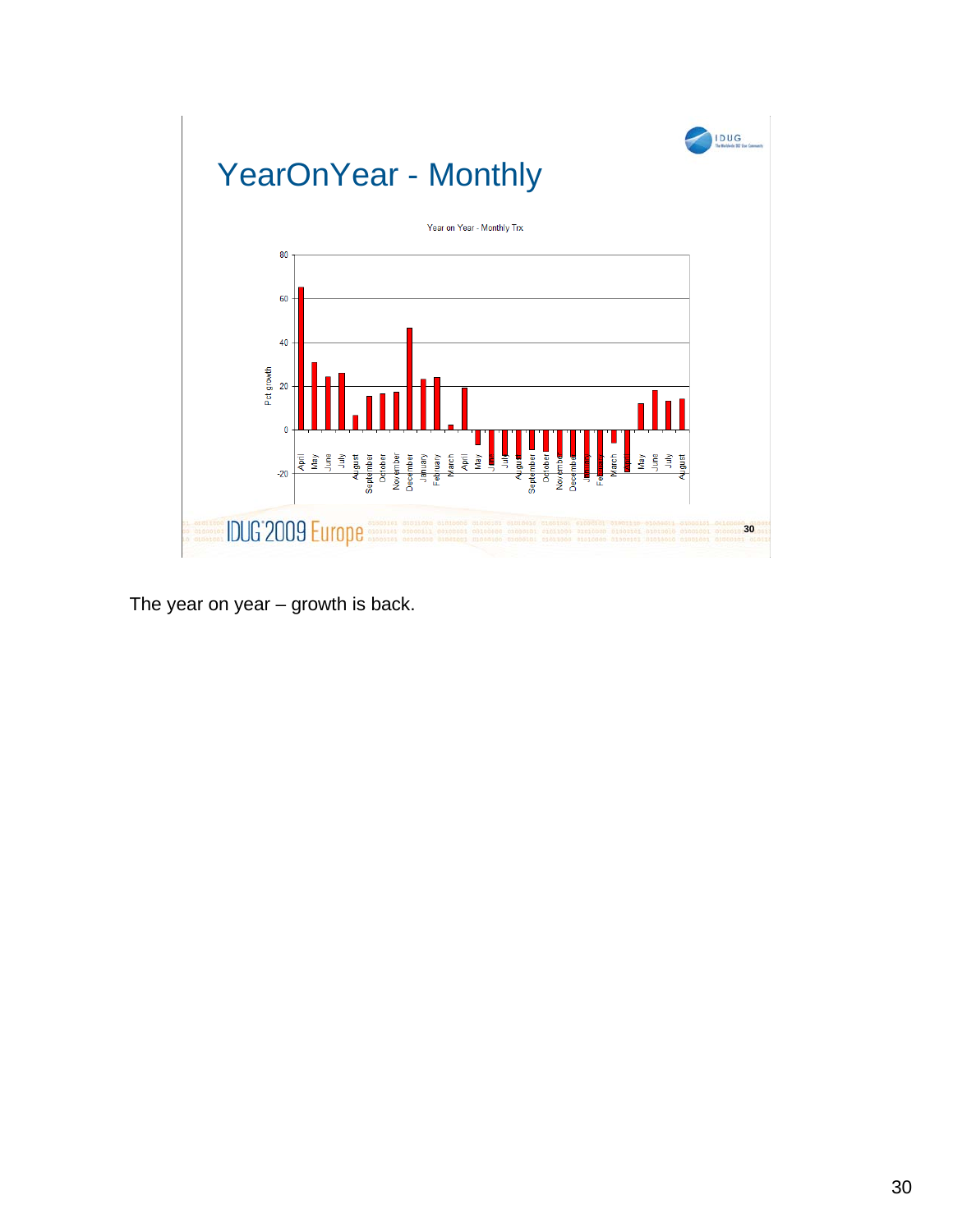![](_page_30_Figure_0.jpeg)

Same for year-on-year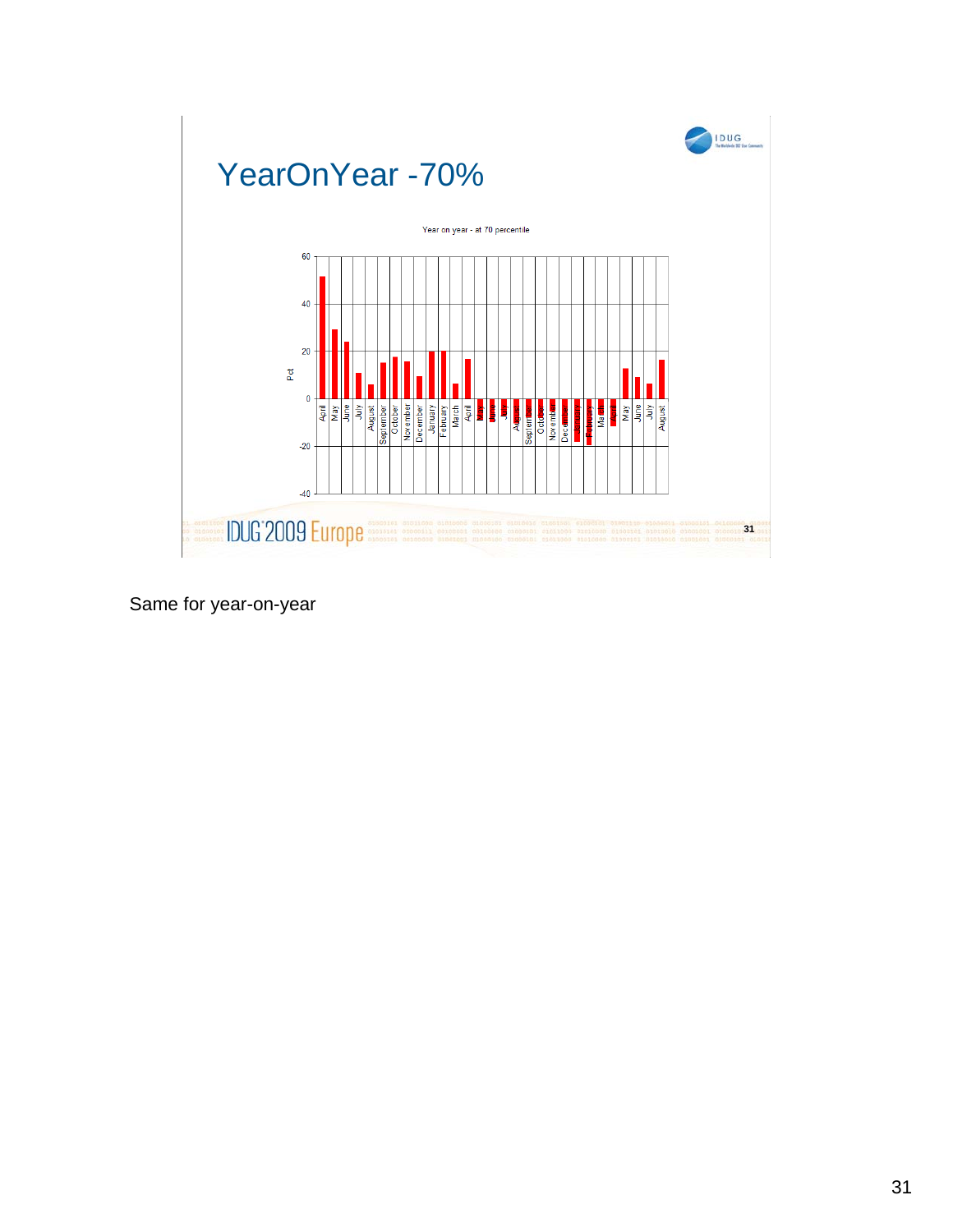![](_page_31_Figure_0.jpeg)

The real workload is monthends. Invoicing, etc.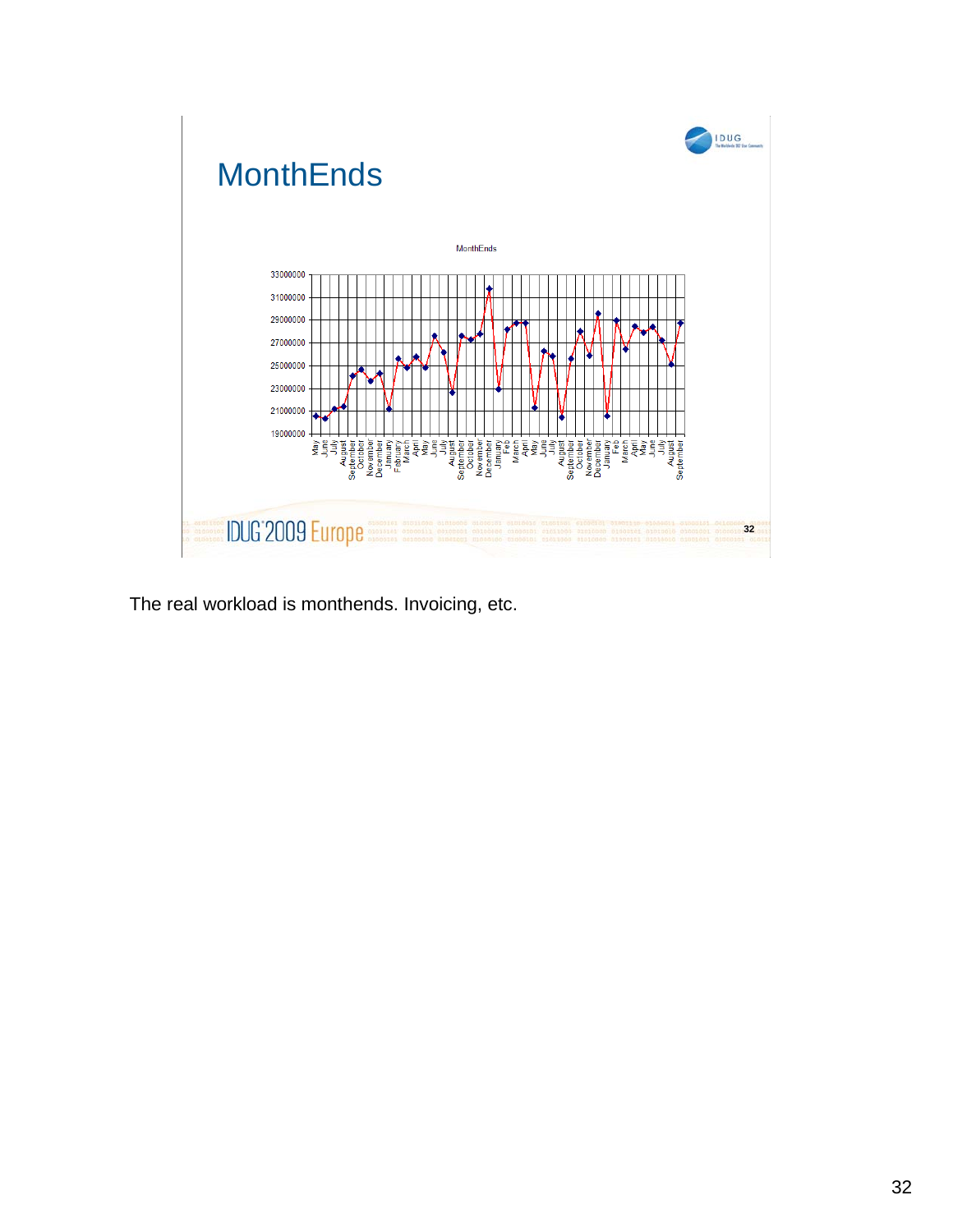![](_page_32_Figure_0.jpeg)

Growing… again.

There has been some concerns about the financial situation of "the World".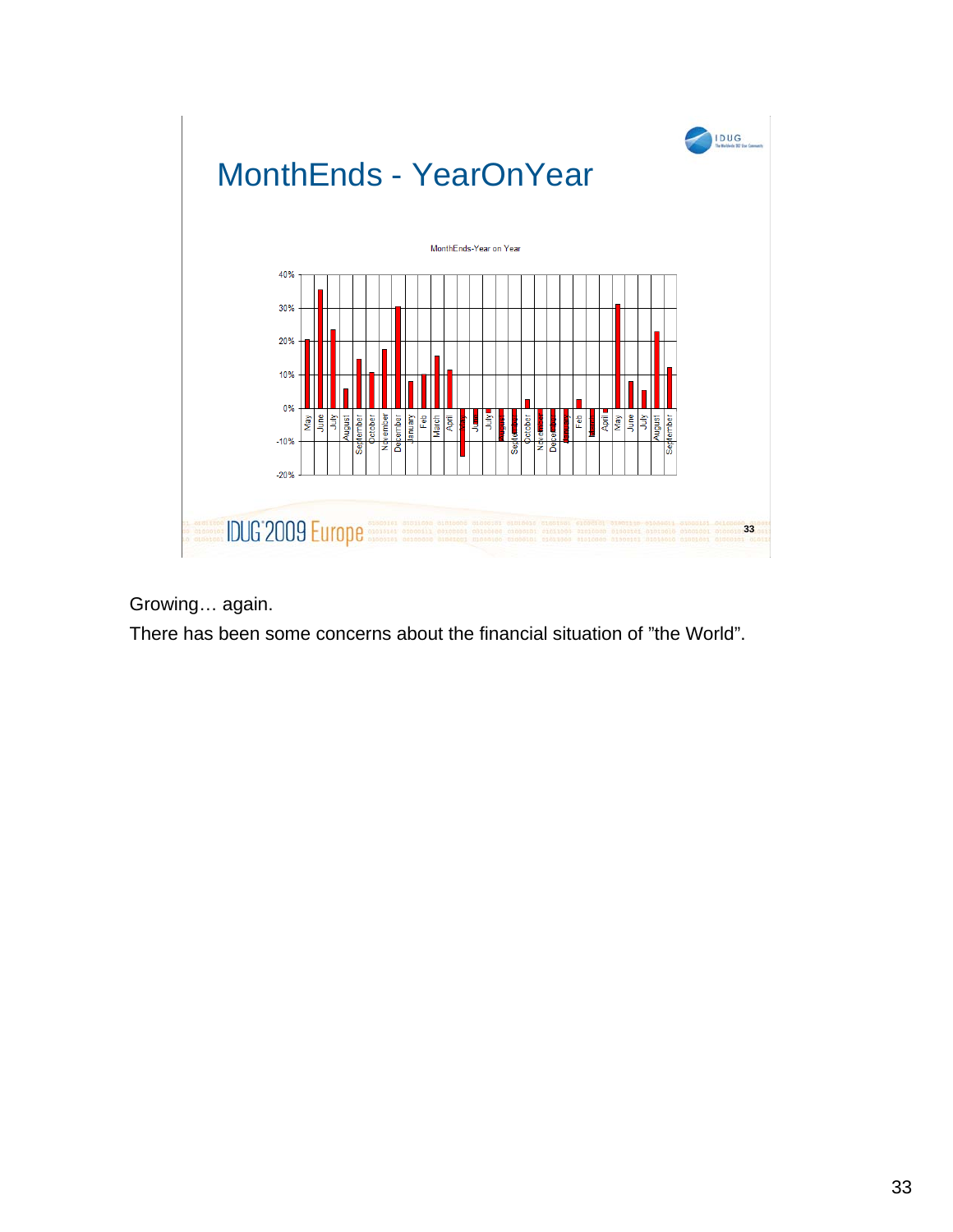![](_page_33_Figure_0.jpeg)

This is WHY we are a good fit with gridscale. Remember that reads get decreased by the number of servers you deploy?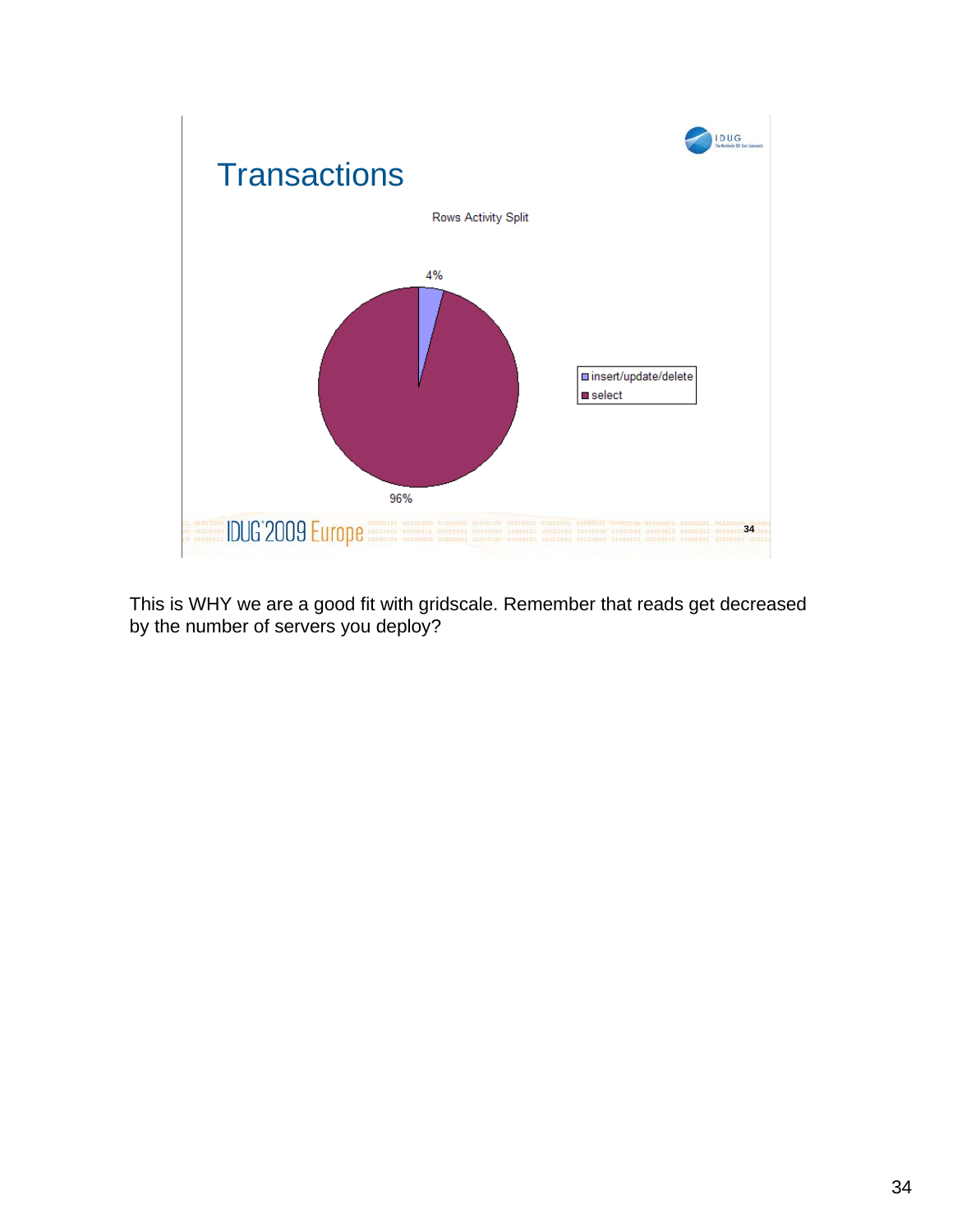![](_page_34_Figure_0.jpeg)

And if we are talking real row activity?... Even better…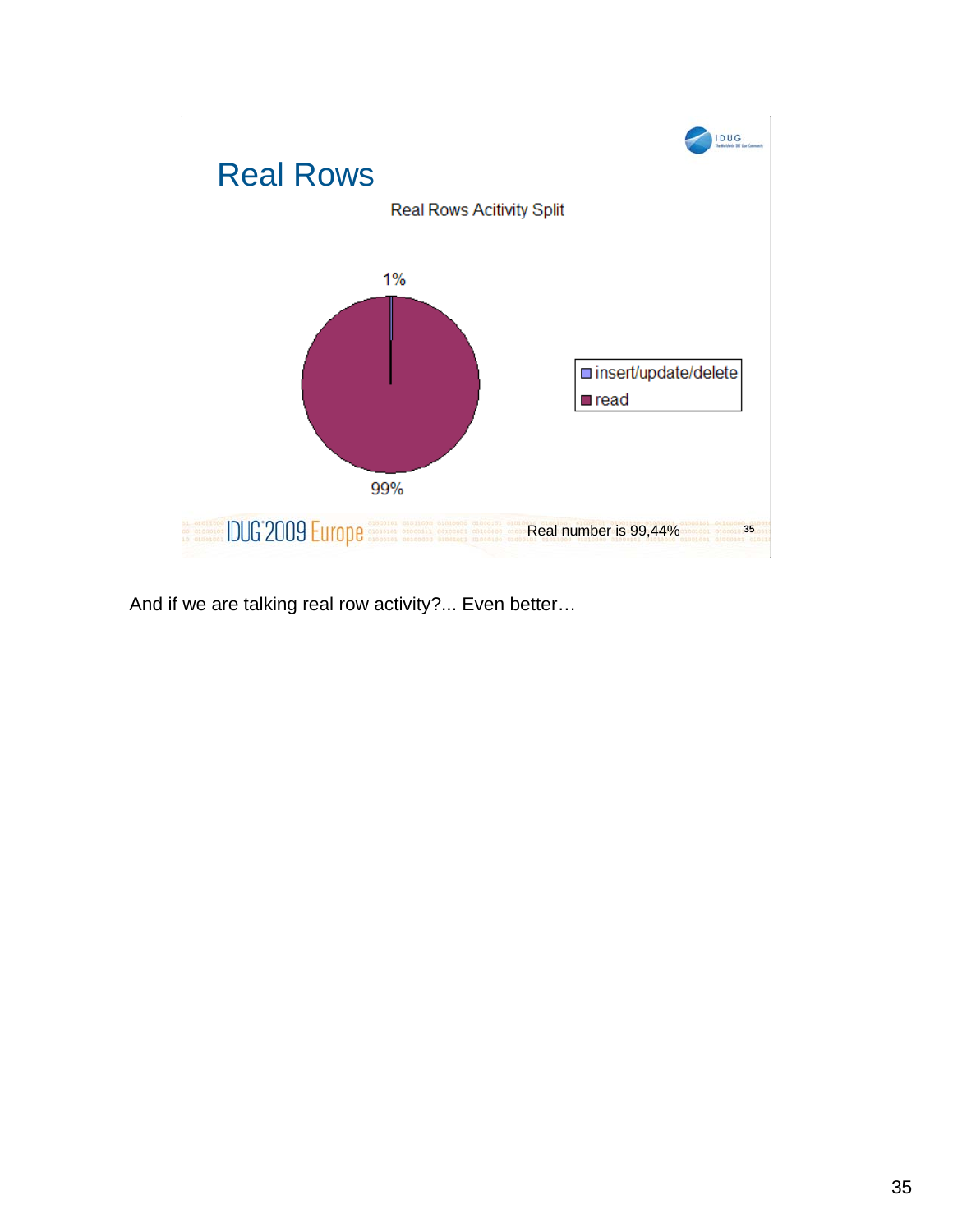![](_page_35_Figure_0.jpeg)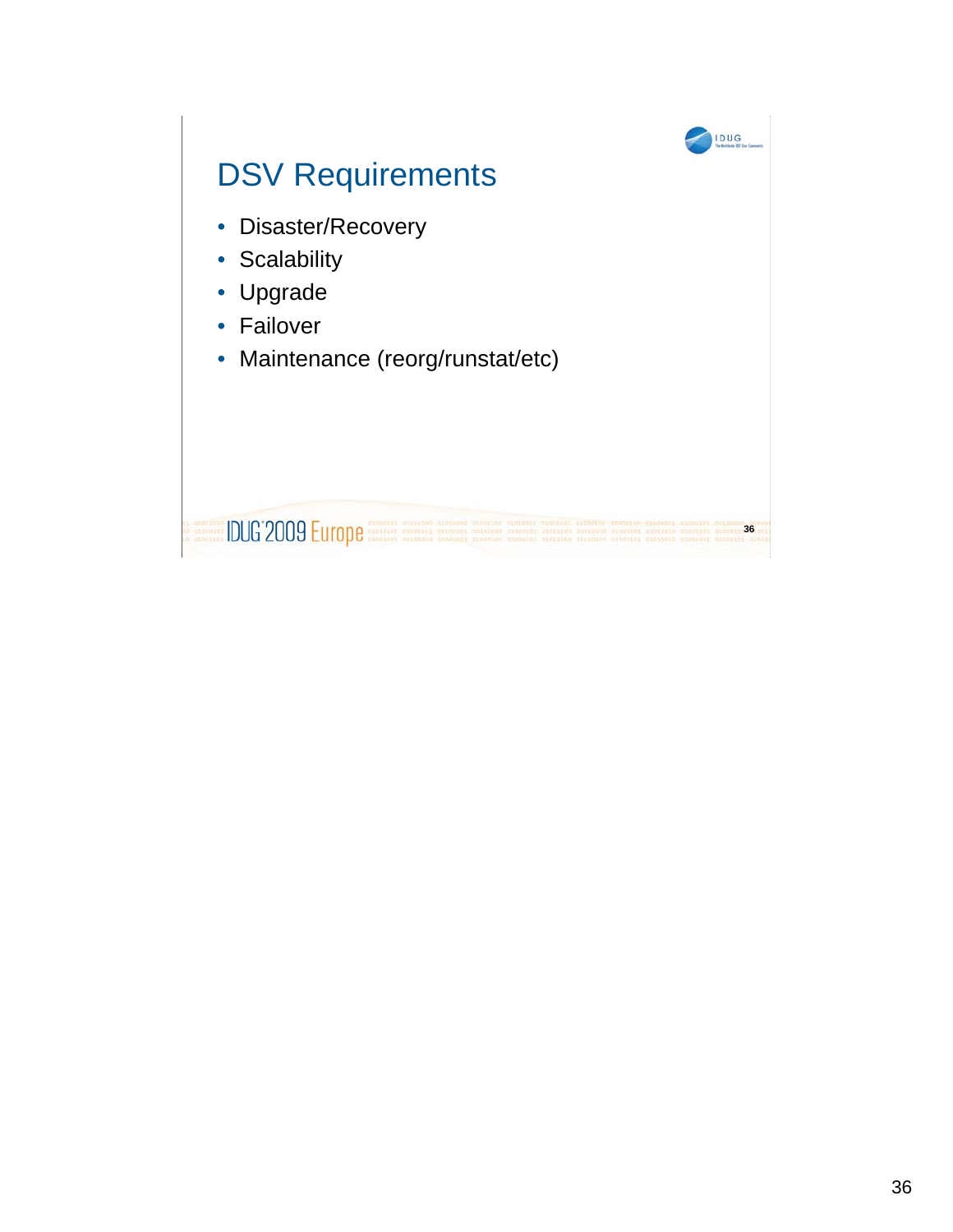![](_page_36_Figure_0.jpeg)

This were the challenges that we were facing when starting out. Basically – we should just replace the driver….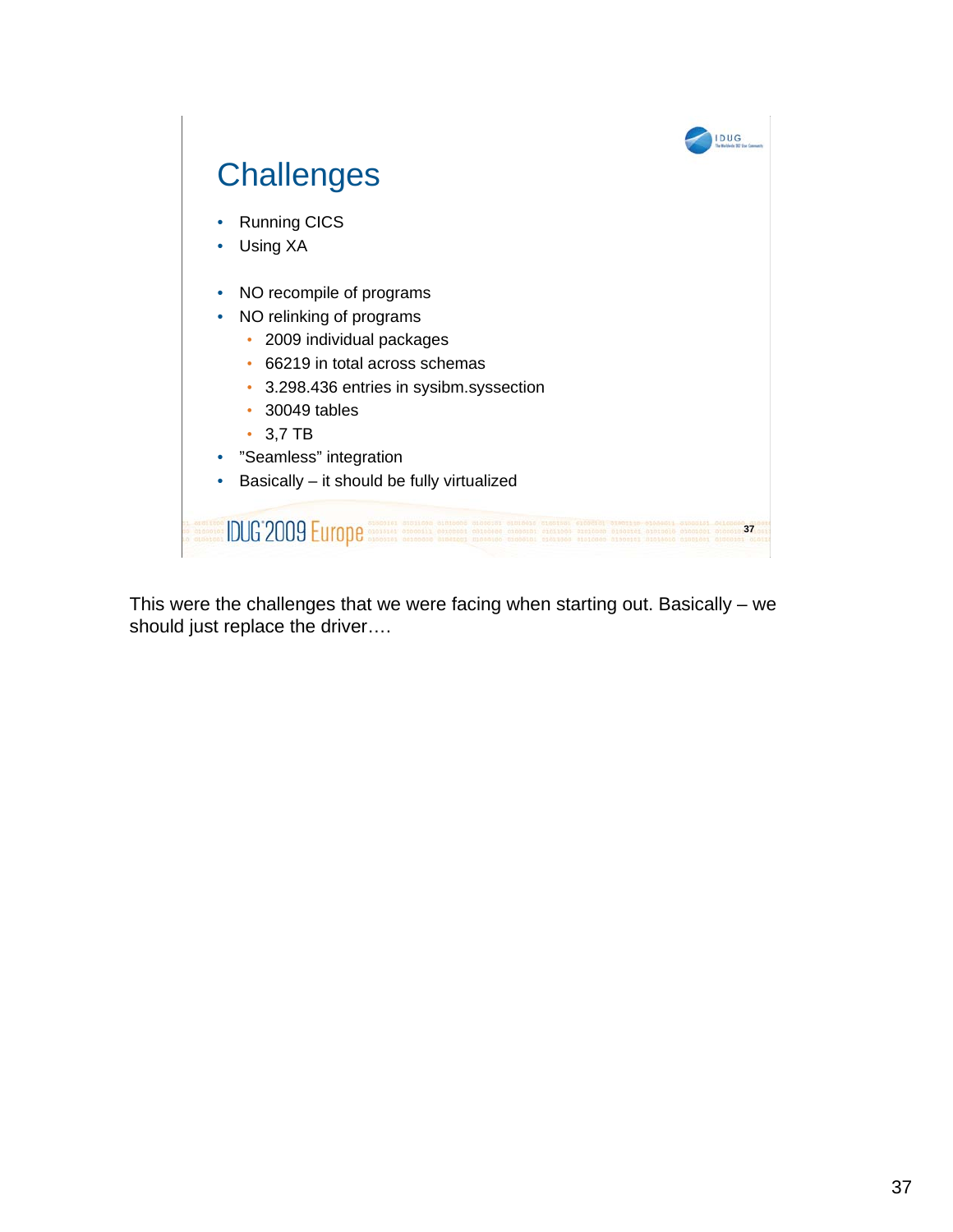![](_page_37_Figure_0.jpeg)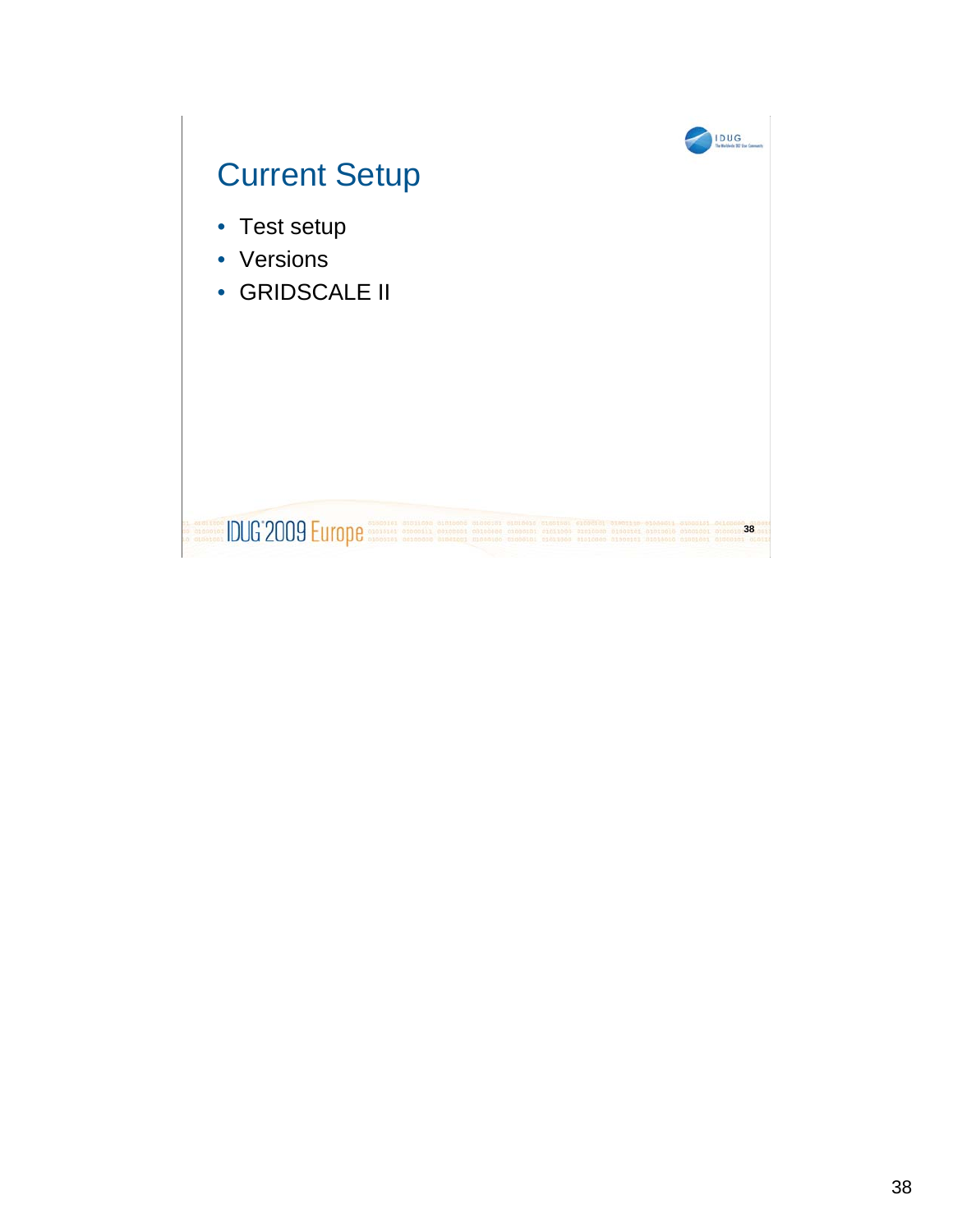![](_page_38_Figure_0.jpeg)

Two application servers Two GRIDSCALE servers Two Database Servers And one client on the side….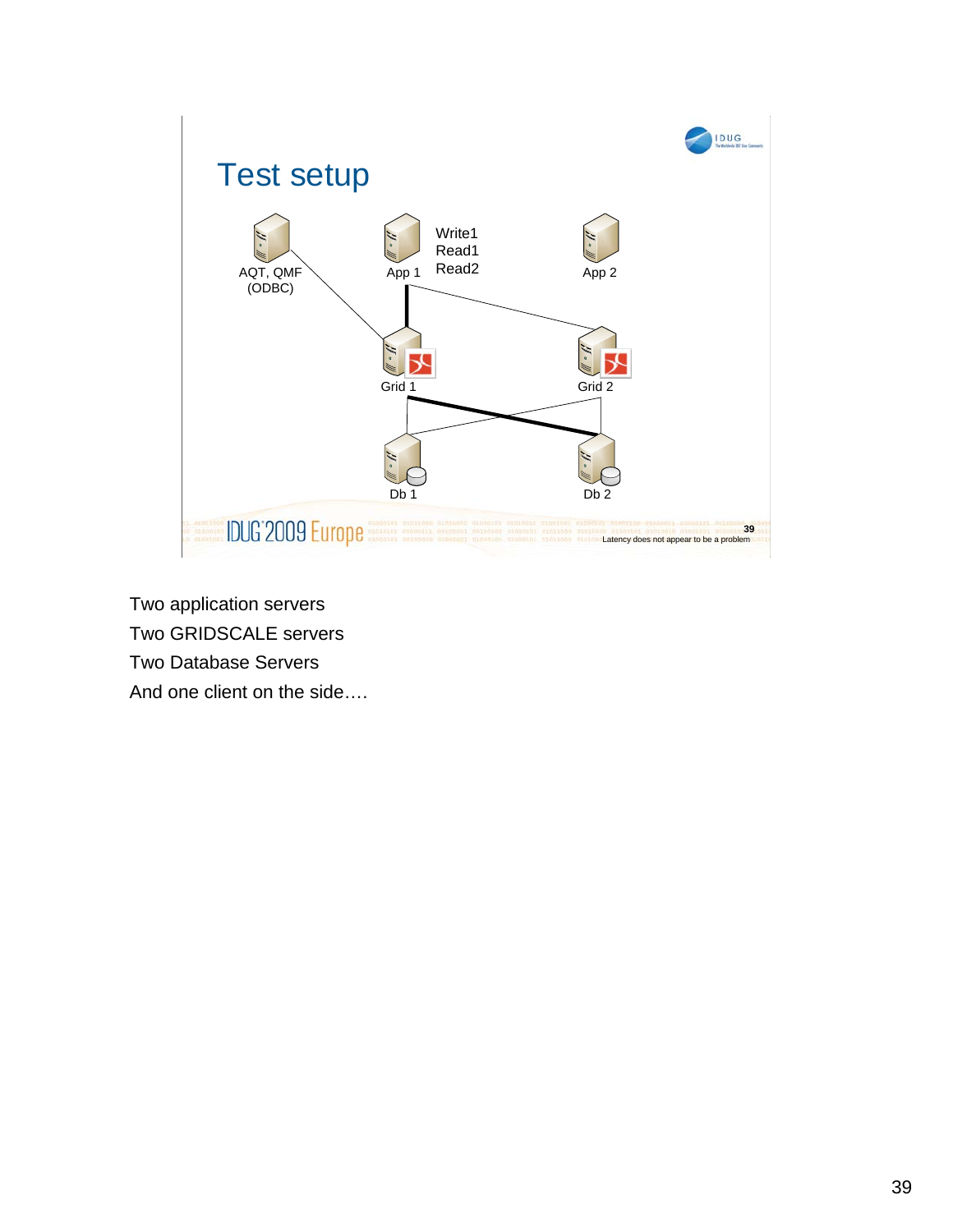![](_page_39_Figure_0.jpeg)

This is my normal view of GRIDSCALE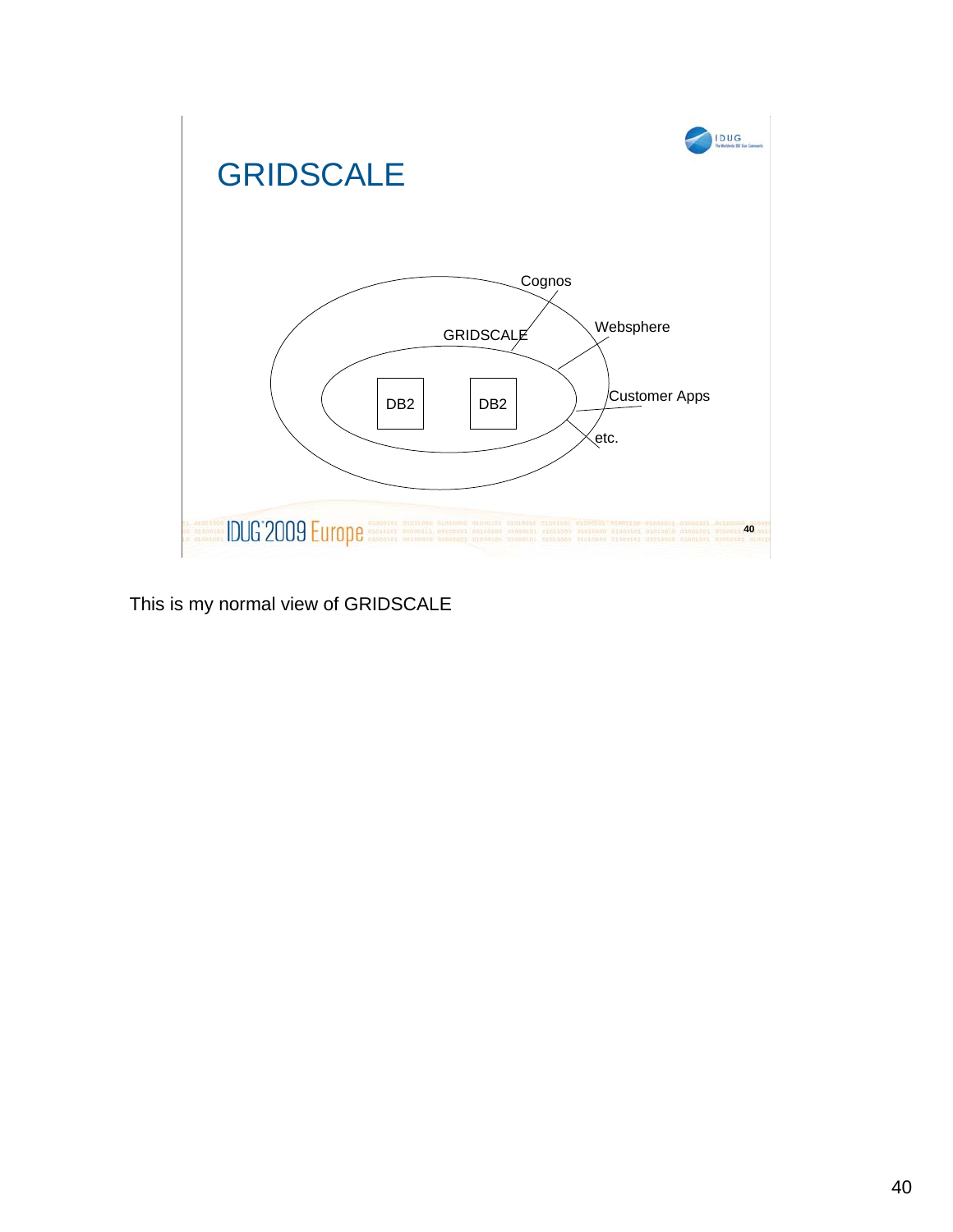![](_page_40_Picture_0.jpeg)

Well – the "we support V8 and V9" statement – was not really good enough.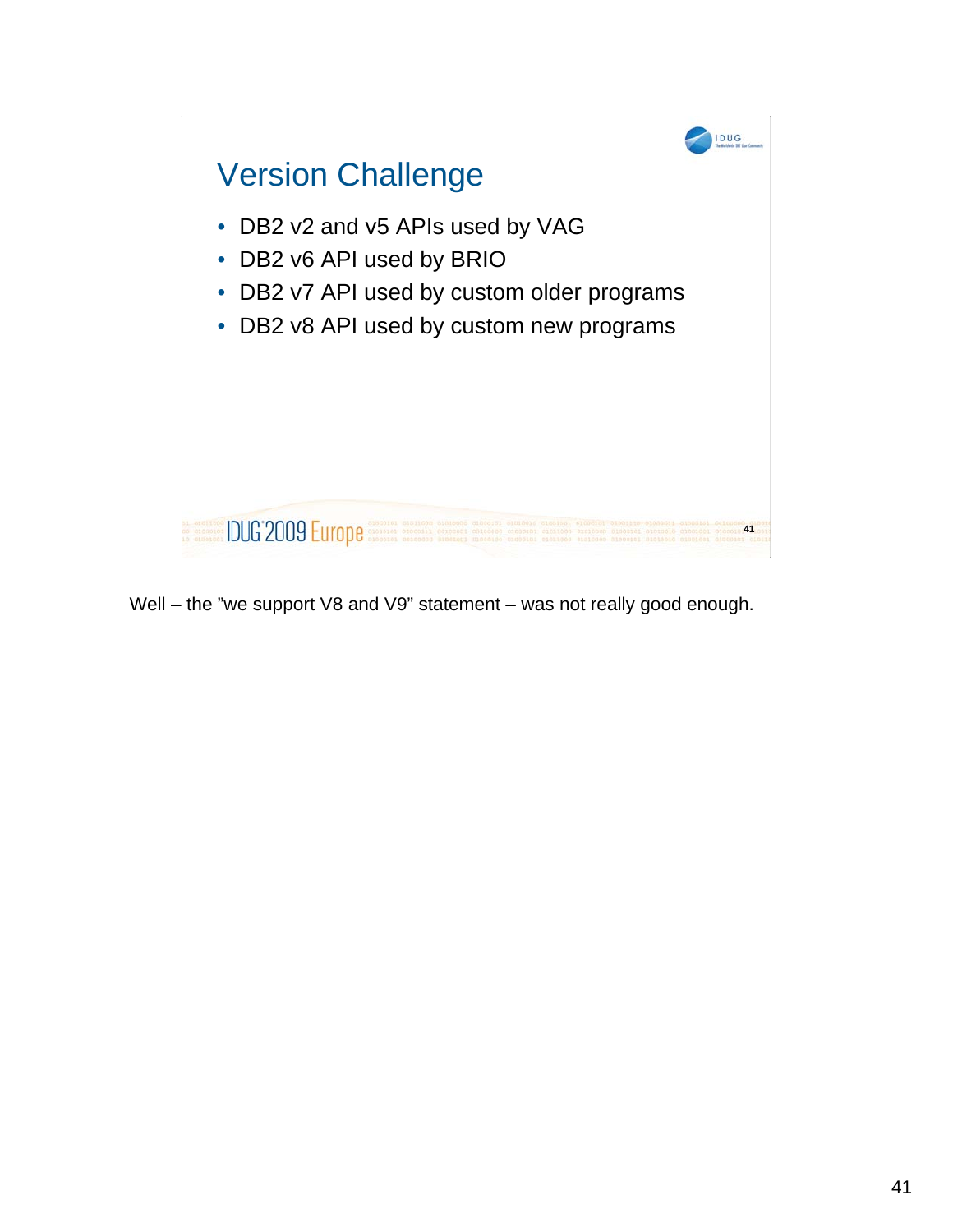![](_page_41_Figure_0.jpeg)

We wound up with something looking like…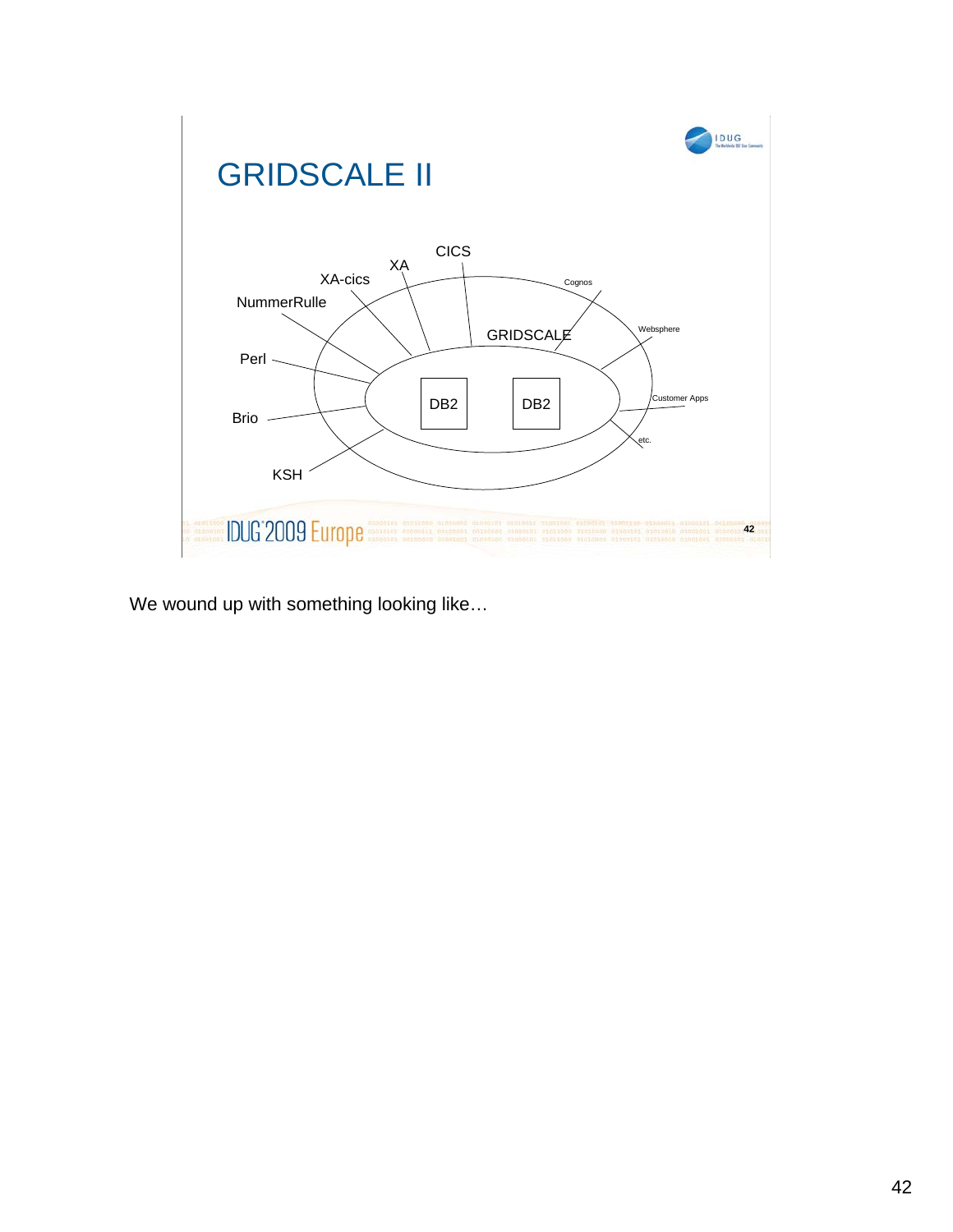![](_page_42_Figure_0.jpeg)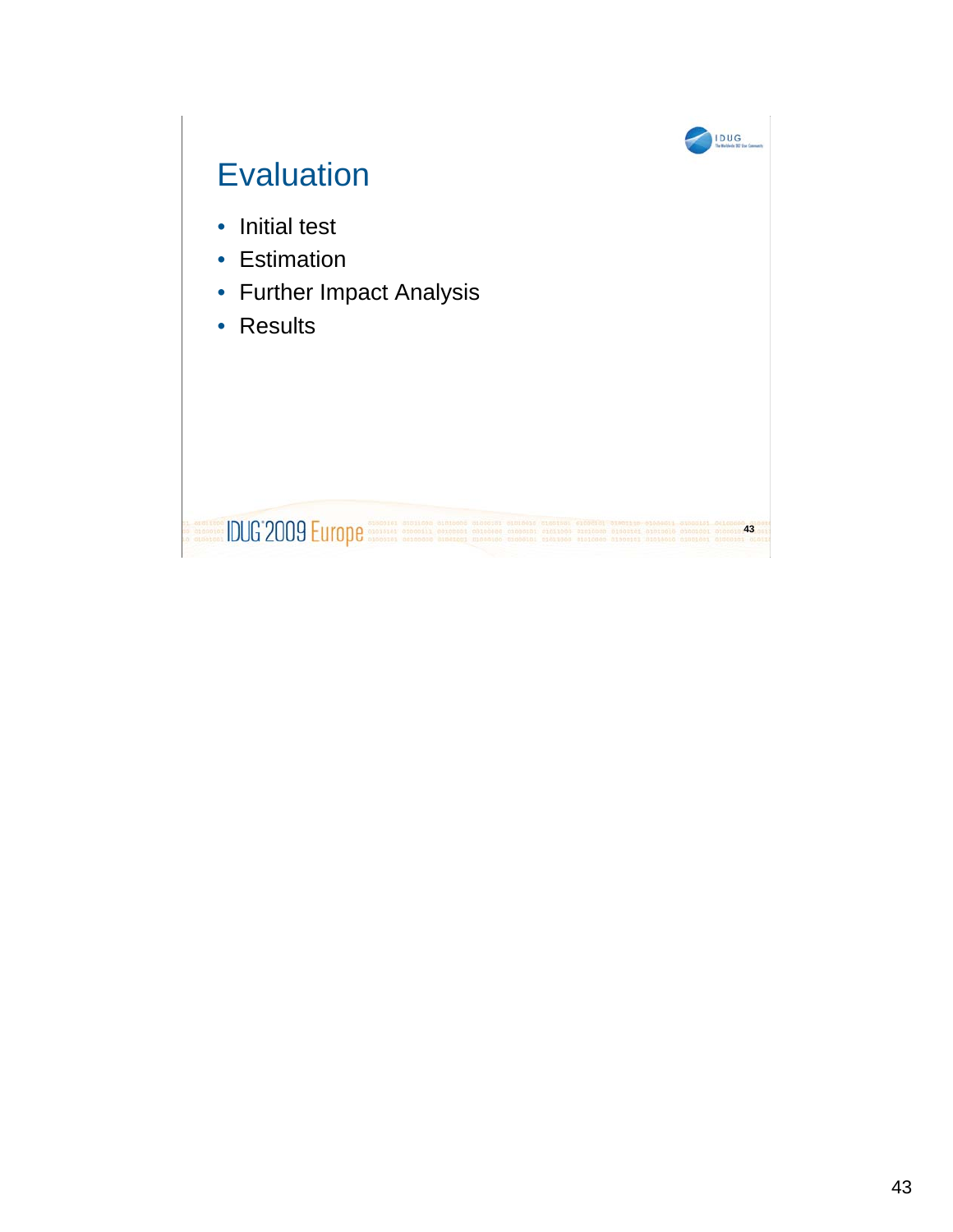![](_page_43_Figure_0.jpeg)

We sort of mimic the workload – using a test program.

- Write is a simple "write 10.000 rows to a table"
- Read1 is read 1 row 10.000 times.
- Read2 is read 10000 rows once.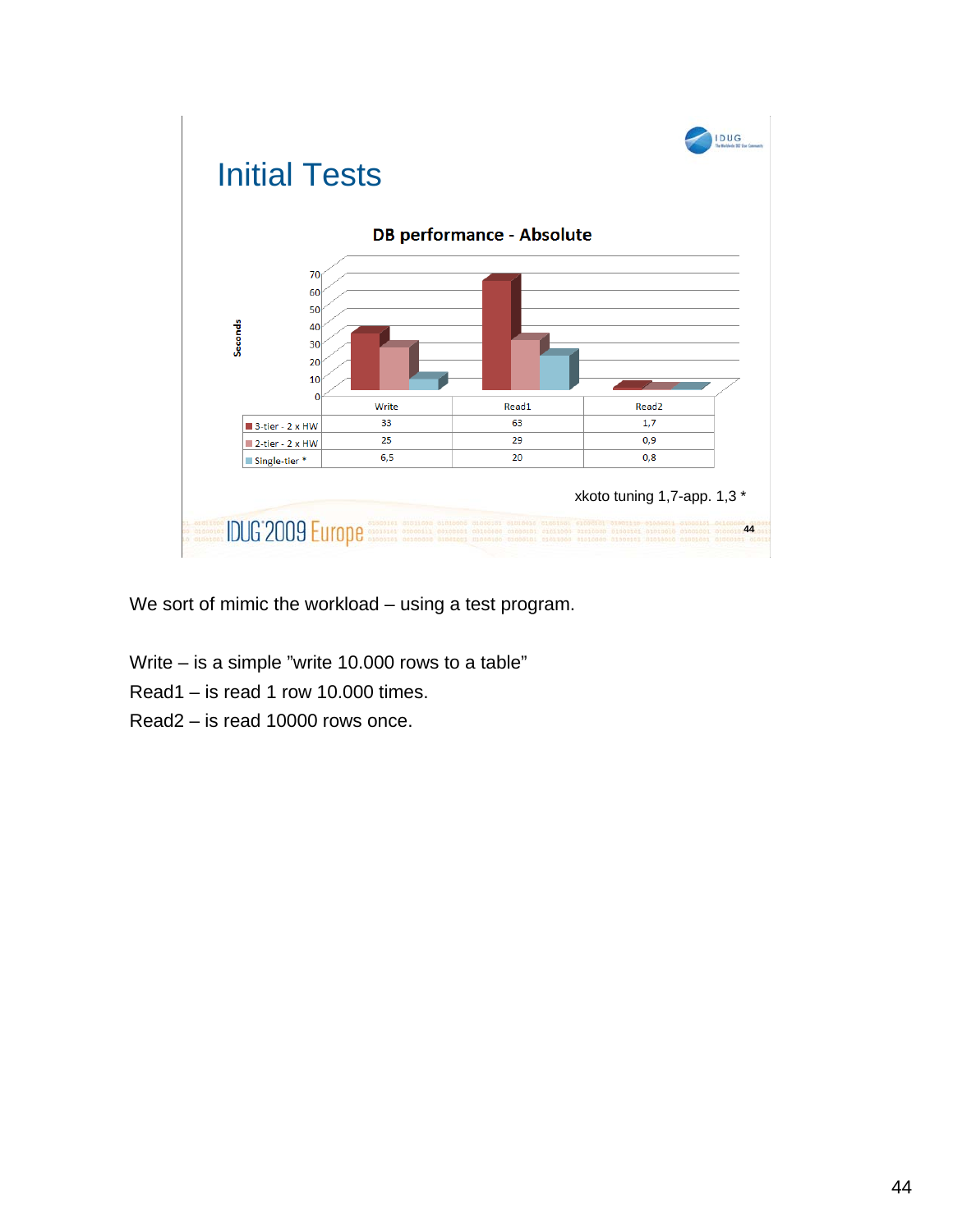| <b>Estimation</b> |                                                                                                                                                                                                                                           |                      |
|-------------------|-------------------------------------------------------------------------------------------------------------------------------------------------------------------------------------------------------------------------------------------|----------------------|
|                   |                                                                                                                                                                                                                                           |                      |
| sqlcost           | Access                                                                                                                                                                                                                                    | Relative performance |
|                   | 50   index access only                                                                                                                                                                                                                    | 200                  |
|                   | 75   index access with rid lookup                                                                                                                                                                                                         | 45                   |
| 125               | Other                                                                                                                                                                                                                                     | 30                   |
|                   | <b>COUNTY AND RESERVE DESCRIPTION OF DESCRIPTION OF STATES OF PROPERTY AND CONSUMER</b><br>CONSUMING THE COUNTY OF DESCRIPTION CONSUMING TRANSPORTED TRANSPORTED PROPERTY OF DECISION OF DUCKS AND CONSUM<br>CONSUMING THE CONSUMING CONS | 45                   |

Went back – did an analysis of the Read2 case.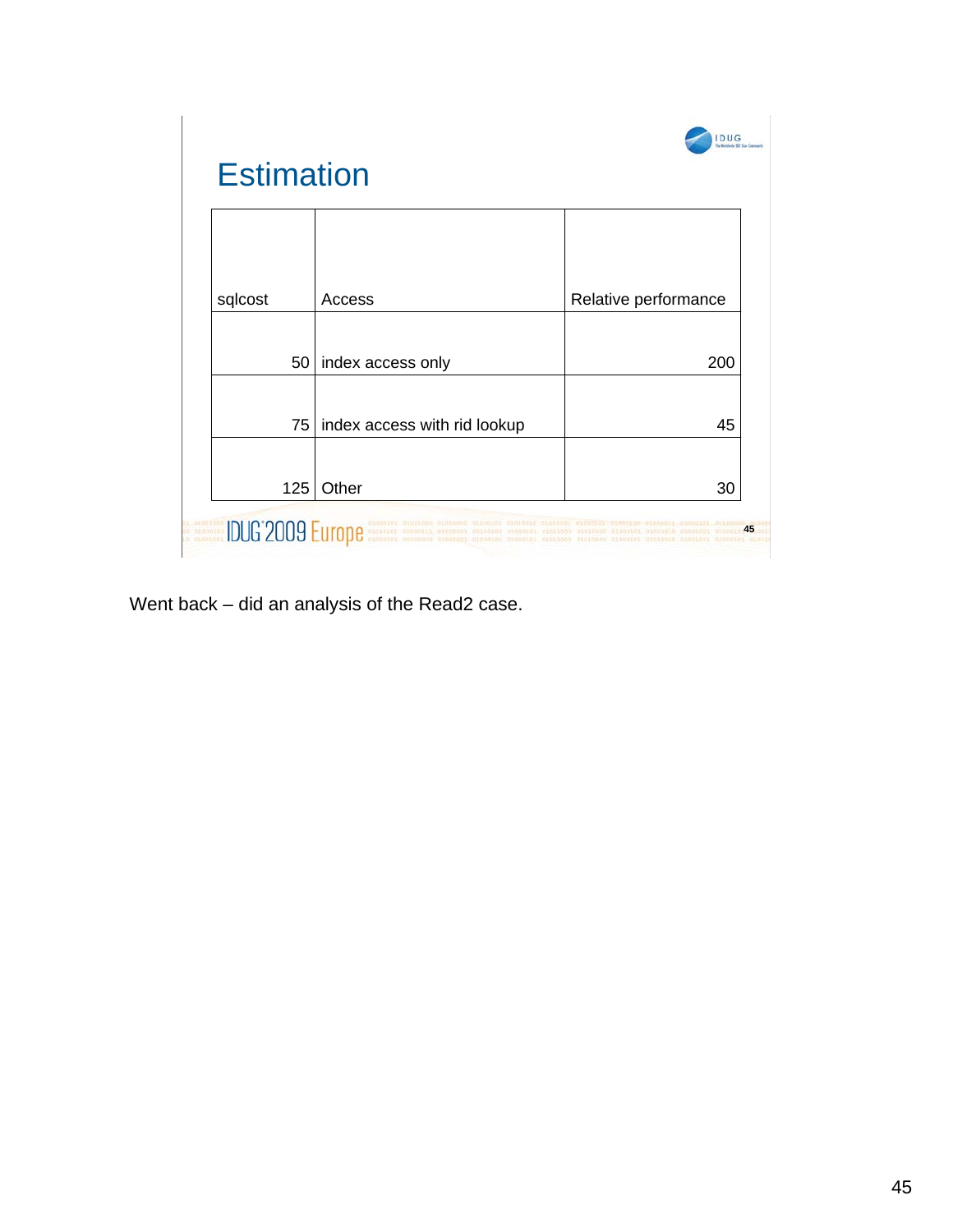![](_page_45_Figure_0.jpeg)

If I had index access ONLY – there is "double the response time". For a index access, RID lookup – we are talking 45% increase. For the "normal query" we are talking 30% increase.

So – I decided to dump the packagecache, group by the various sections, packages and do a "bit of simple math". I then went through EACH of the 50 statements, and explained these – retrieved the sqlcost and analyzed the access path.

I JUST looked at the 50% (49% to be accurate) of the workload in CL (ranked by the sql statements used the most across all schemas – ie. DB2 performs equally across schemas). That is ranked in Appendix B. That is 50% of all statements in the package cache based on sqlcost. Just for the reference: There is a total of >405000 entries all together….

I then to EACH of these and explained them.

In general there has been 309 million references to the 50 sections. That covers app 49% of all entries. I then roughly estimated by looking at the access path – what the impact would be. I came up with a factor of 1,2585 – roughly 25%. When just applying the measured impact and the sqlcosts – that is some 1,3558 – roughly 35%.

I was thinking A LOT about the method: Actually – the sqlcost is not really what is uplifted. But it is the execution time. Or rather – the experienced execution time measured on the app server (the execution time might actually get shorter under load on the database server). But basically I use the sqlcost for categorization and determining the request types, and then just estimates the impact upon deployment of GRIDSCALE.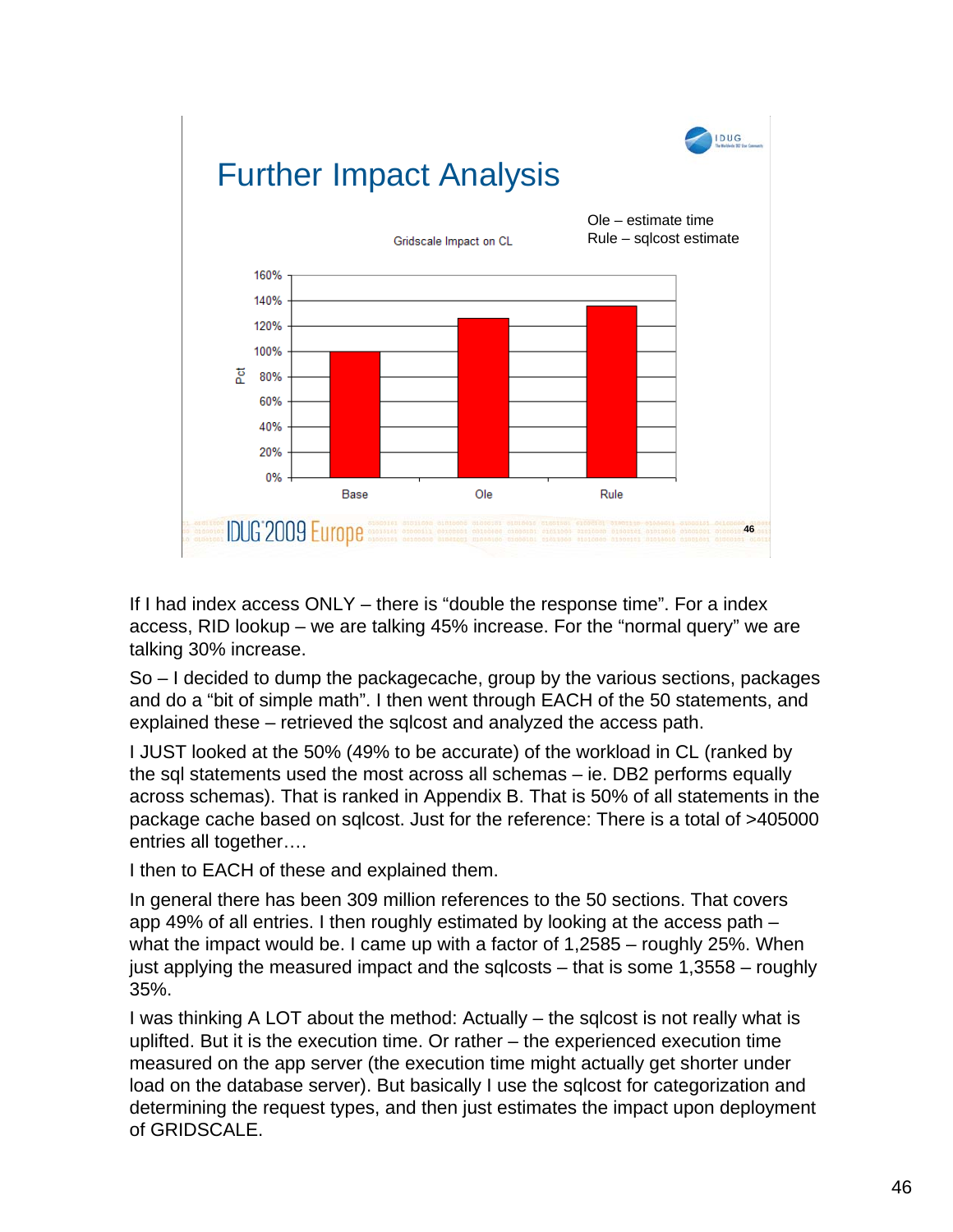![](_page_46_Picture_0.jpeg)

The conclusions so far.

Please NOTICE that an application using tons of small statements is the worst-case scenario for scaling:

If the UOW increases, the GRIDSCALE and network overhead diminishes.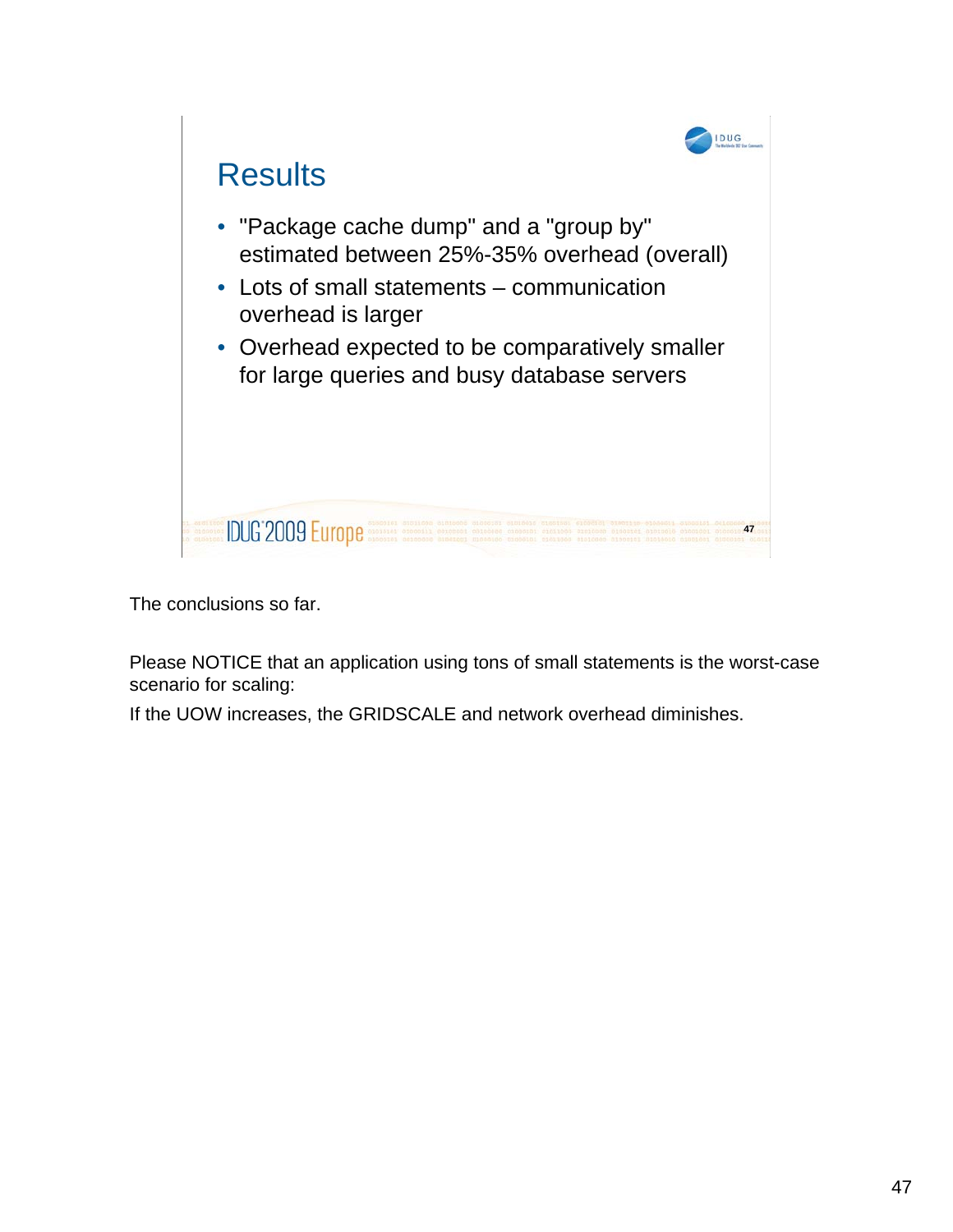![](_page_47_Figure_0.jpeg)

Still items to close.

1) Due to the size of the catalog (due to the number of packages) – there was some product issues around the GRIDSCALE catalogscanner.

2) The 1.6 seconds could be brought down to 1.3 seconds. However, that had a dramatic impact on the Read1 testcase. But there are parameters available in GRIDSCALE to tune performance.

3) There are app. 200 statements that has been identified during the GRIDSCALE preliminary evaluation phase, that should be analyzed. Most of these are expected to have NO impact.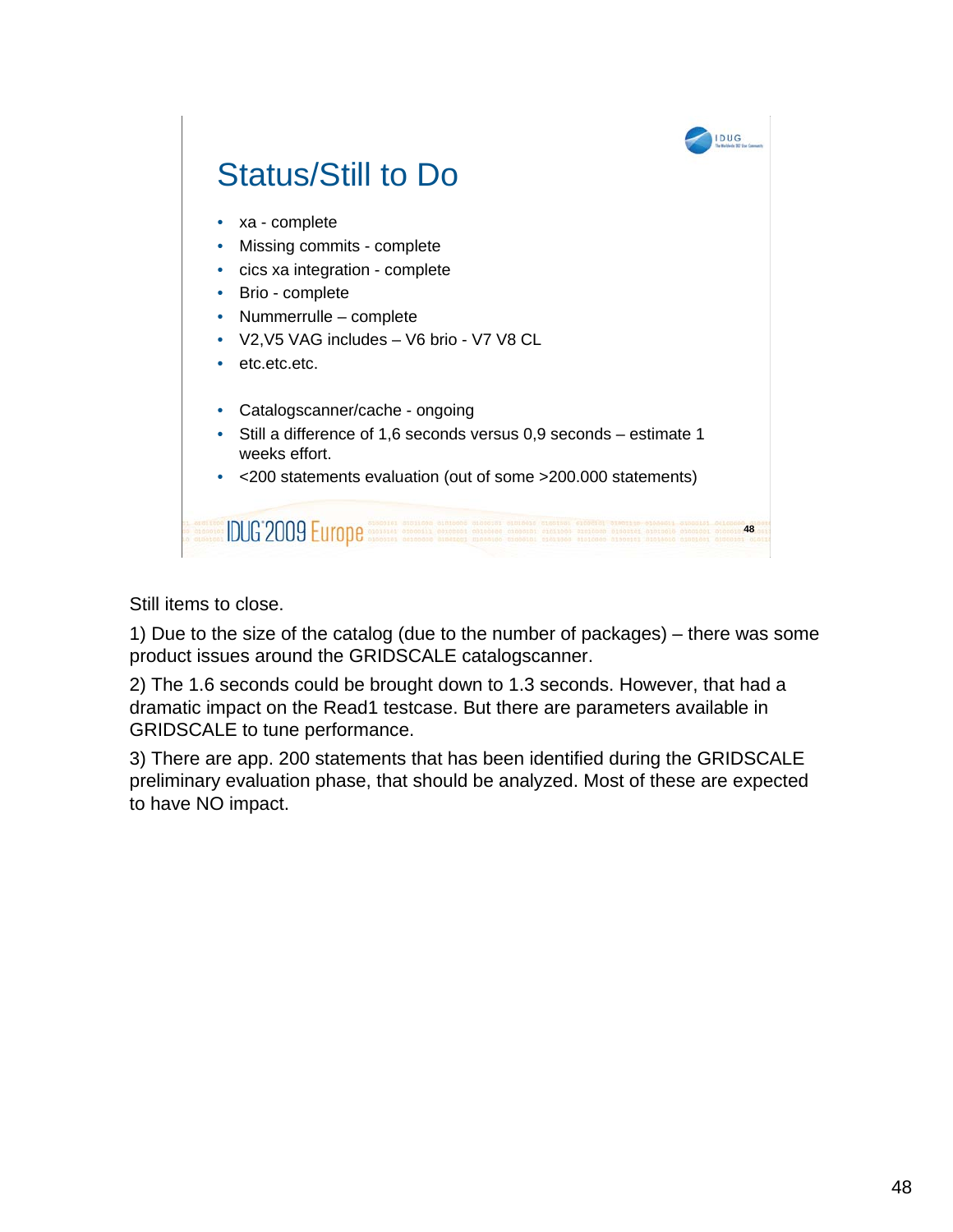![](_page_48_Figure_0.jpeg)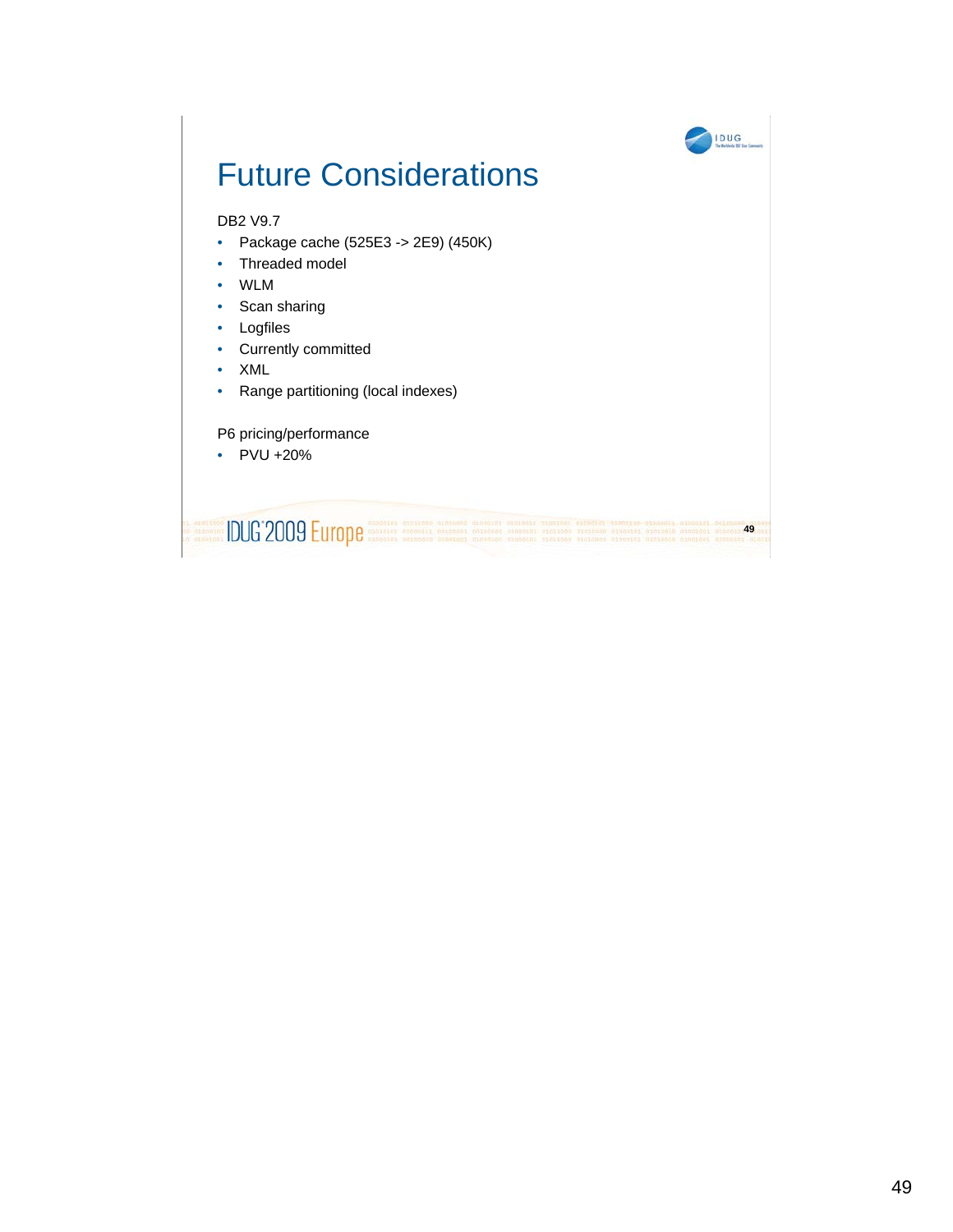![](_page_49_Picture_0.jpeg)

This is what we were looking for.

There is a small story about the YearCopy program: A program that crashed the V8 FP 12 upgrade we did.

How often do you run this (once a year?)  $\odot$  It brought the instance down!

3 weeks before going into production we had to go back and retest V8 FP14.

I would like to have something like GRIDSCALE in place to help perform these critical upgrades!

Breaking the logchain/altering the logfile format is not REALLY an option when doing these upgrades.